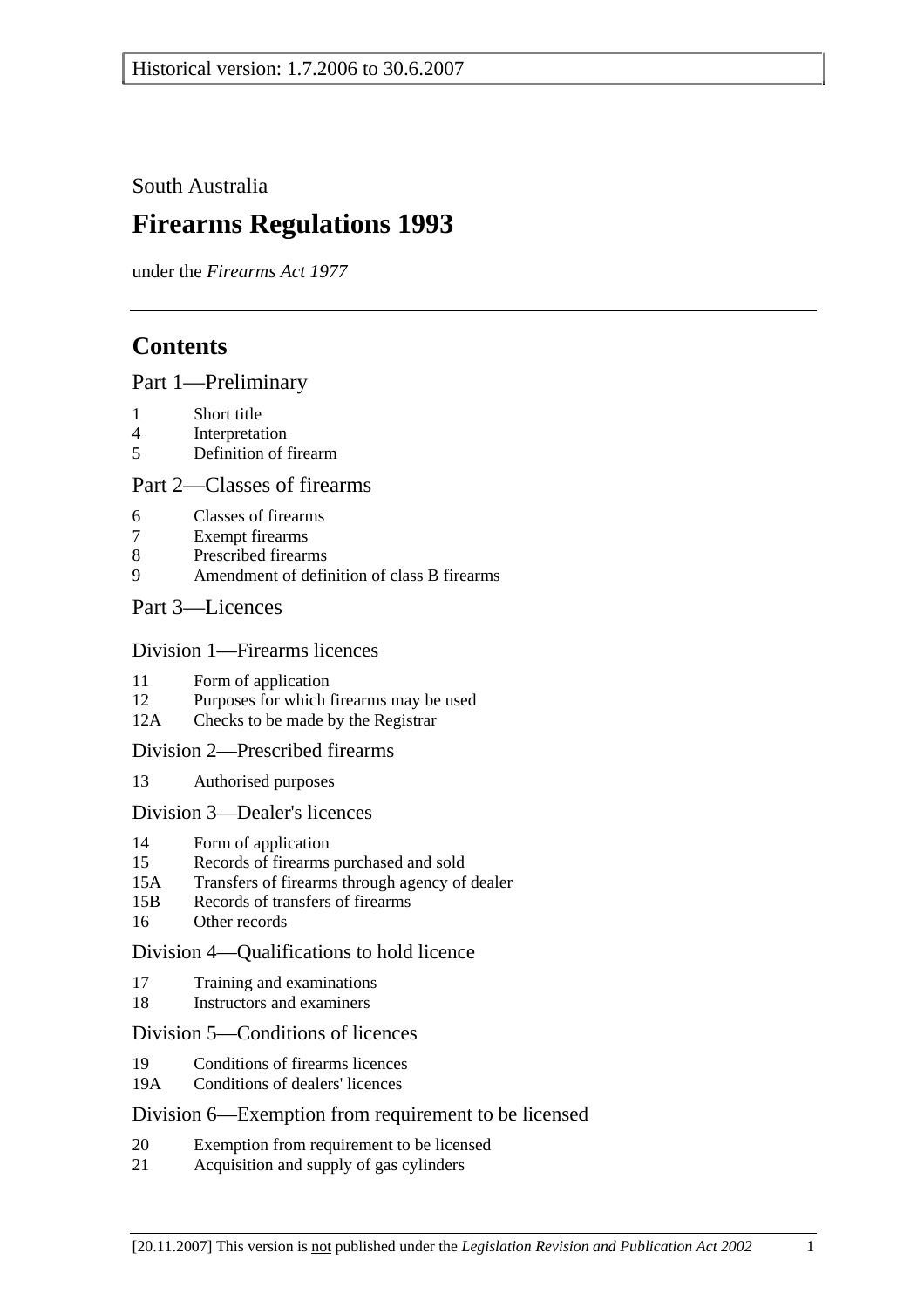#### Division 7—General

- 22 Company nominee
- 23 Replacement of licence

#### Part 4—Acquisition and registration of firearms

- 24 Application for permits
- 24A Checks to be made by the Registrar
- 25 Application to register a firearm
- 26 Acquisition of class C firearms
- 26A Handguns—applications for permits—section 15A(4b) and (4c)
- 26B Measurement of barrel length of handguns—section 15A(4b)
- 27 Certificate of registration

#### Part 5—Acquisition of ammunition

- 28 Application for permit
- 28A Limit on quantity of ammunition

#### Part 6—Security of firearms and ammunition

- 29 Security of firearms
- 30 Possession of prescribed firearms
- 31 Possession of firearms by dealers
- 32 Ammunition
- 33 Security of dealer's building
- 34 Exemption

#### Part 7—Recognised firearms clubs and recognised paint-ball operators

#### Division 1—Recognised firearms clubs

- 35 Application for recognition
- 36 Certificate of recognition
- 37 Approval of Registrar required for alteration to range
- 38 Club to inform Registrar of change
- 38AA Acceptance of new members
- 38A Records to be kept by clubs
- 39 Change in membership

#### Division 2—Recognised paint-ball operators and recognised commercial range operators

- 40 Application for recognition
- 40A Application for recognition of commercial range operator
- 41 Certificate of recognition
- 42 Alteration of grounds or range
- 43 Operator to inform Registrar of change

#### Part 8—Miscellaneous

- 44 Prescribed person—section 20A
- 44A Exclusion from s. 35A of the Act
- 45 Records
- 46 Waiver of firearms licence fee
- 47 Form of applications and licences etc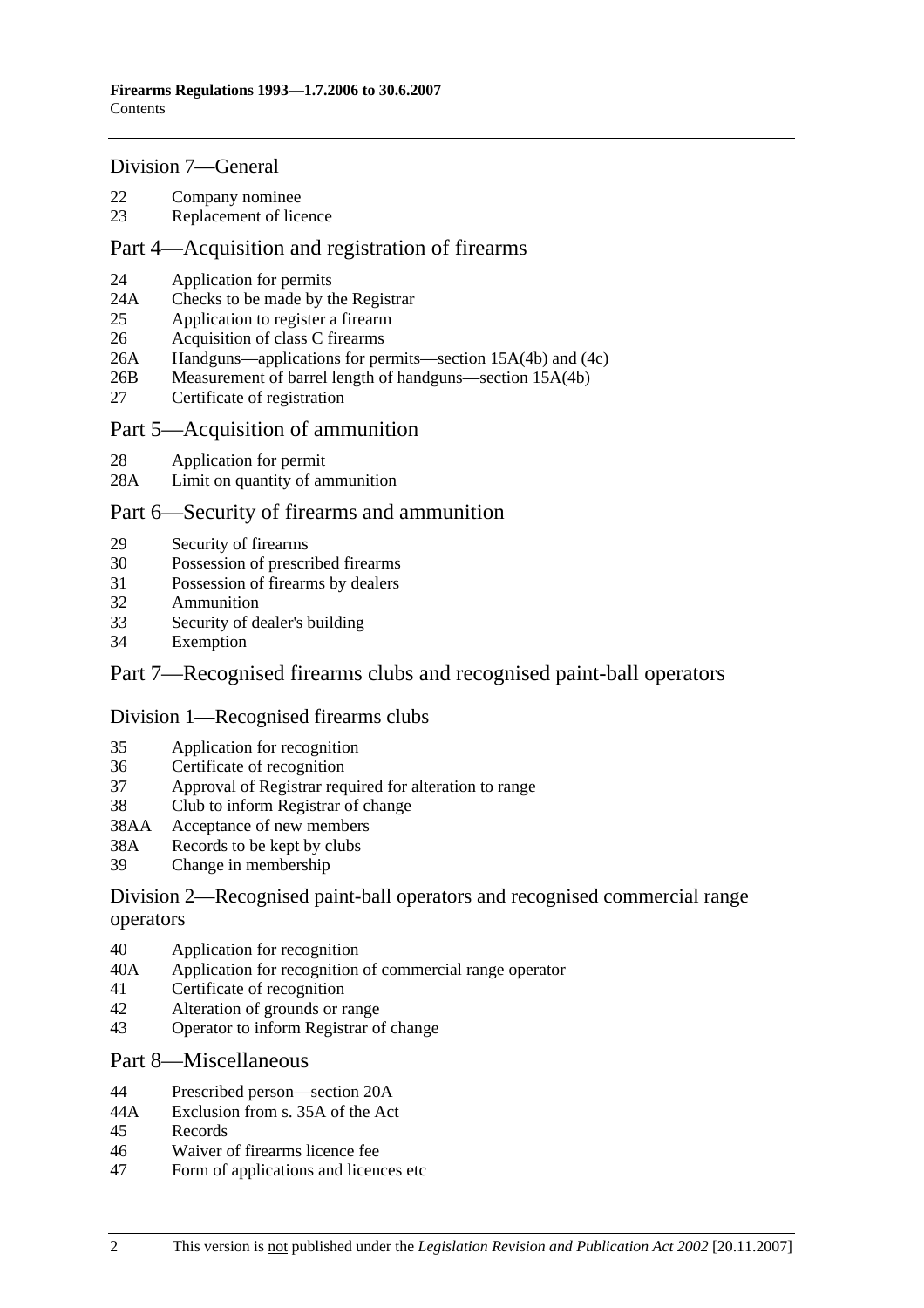- 48 Alteration, destruction etc of firearm
- 49 International visitor firearms permits
- 50 Exemption of persons from outside the State
- 50A Exemption of juniors from certain provisions
- 51 Exemption of Frank Adlam Collection
- 52 Fees
- 53 Offence

Schedule 1—Fees

Schedule 2—Transitional provisions

Legislative history

# **Part 1—Preliminary**

#### **1—Short title**

These regulations may be cited as the *Firearms Regulations 1993*.

#### **4—Interpretation**

(1) In these regulations unless the contrary intention appears—

*the Act* means the *Firearms Act 1977*;

*captive bolt gun* means a firearm designed to kill animals by firing a bolt that remains part of the firearm during and after firing;

*dog retriever* means a firearm designed to fire a projectile for a dog to retrieve;

*home-made firearm* means a firearm that incorporates a barrel or receiver that was made in Australia by a person who is not a licensed dealer in firearms;

*owner* in relation to land includes an occupier of the land;

*paint-ball shooting* means shooting a paint-ball firearm when participating in an organised activity on the grounds of a recognised paint-ball operator;

*power head* means a firearm (not being a captive bolt gun) designed to kill animals by striking the muzzle against the animal;

*rocket line launcher* means a firearm that is designed to throw a rope, cable or line of any other kind;

*underwater firearm* means a firearm—

- (a) designed to fire projectiles by means of compressed air or other compressed gas; and
- (b) designed to be used underwater; and
- (c) kept solely for use underwater;

*Very pistol* means a handgun designed to fire flares or exploding shells.

 (2) For the purposes of these regulations the length of the barrel of a firearm will be taken to be the distance from the breech face to the muzzle.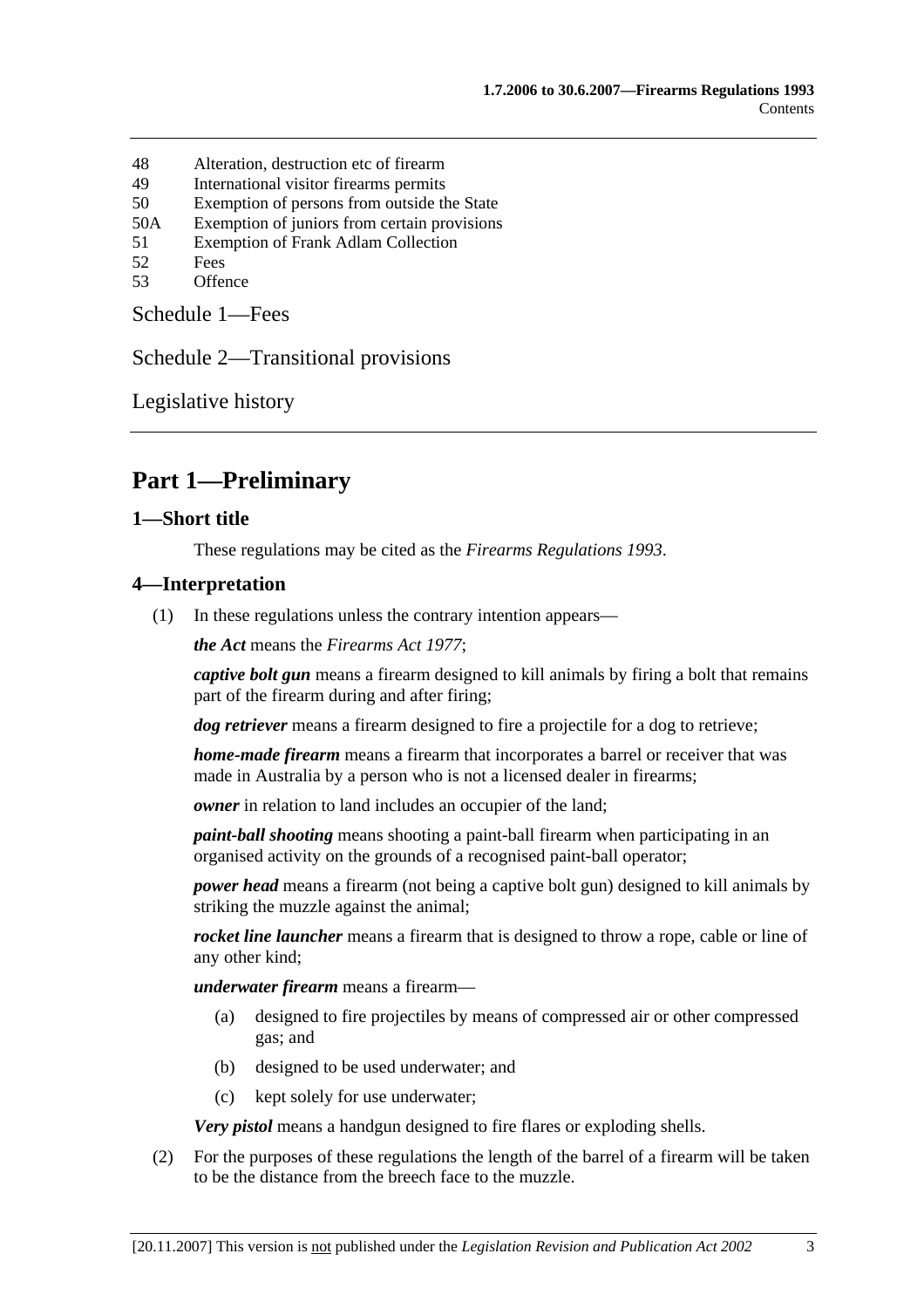### **5—Definition of firearm**

A toy firearm that is not designed to fire metallic projectiles is not included in the definition of *firearm* in the Act unless, in the Registrar's opinion, it should be regulated as a firearm under the Act and is the subject of a declaration to that effect by the Registrar published in the Gazette.

# **Part 2—Classes of firearms**

#### **6—Classes of firearms**

Firearms are divided into the following classes:

- (a) exempt firearms;
- (b) prescribed firearms;
- (c) firearms not included in paragraph (a) or (b).

#### **7—Exempt firearms**

The following firearms are exempt from the provision of the Act and these regulations:

- (b) captive bolt guns;
- (c) tools or instruments powered by burning propellant or by compressed air or other compressed gas;
- (d) rocket line launchers;
- (e) devices designed to throw a net to catch animals;
- (f) devices designed to throw an object for shotgun target practice;
- (h) dog retrievers;
- (i) Very pistols used only for signalling distress or rescuing persons in distress;
- (j) a firearm that—
	- (i) has been fitted with a transmitter of infrared electromagnetic waves or a receiver of such waves or both; and
	- (ii) has been modified so as to be incapable of firing a projectile; and
	- (iii) cannot easily be modified to fire projectiles;
- (k) an underwater firearm,

and receivers of firearms referred to in a preceding paragraph.

#### **Note—**

The definition of *firearm* in section 5(1) of the Act excludes an antique firearm. *Antique firearm* is defined in section 5(1).

#### **8—Prescribed firearms**

- (1) The following firearms are prescribed firearms:
	- (a) automatic firearms;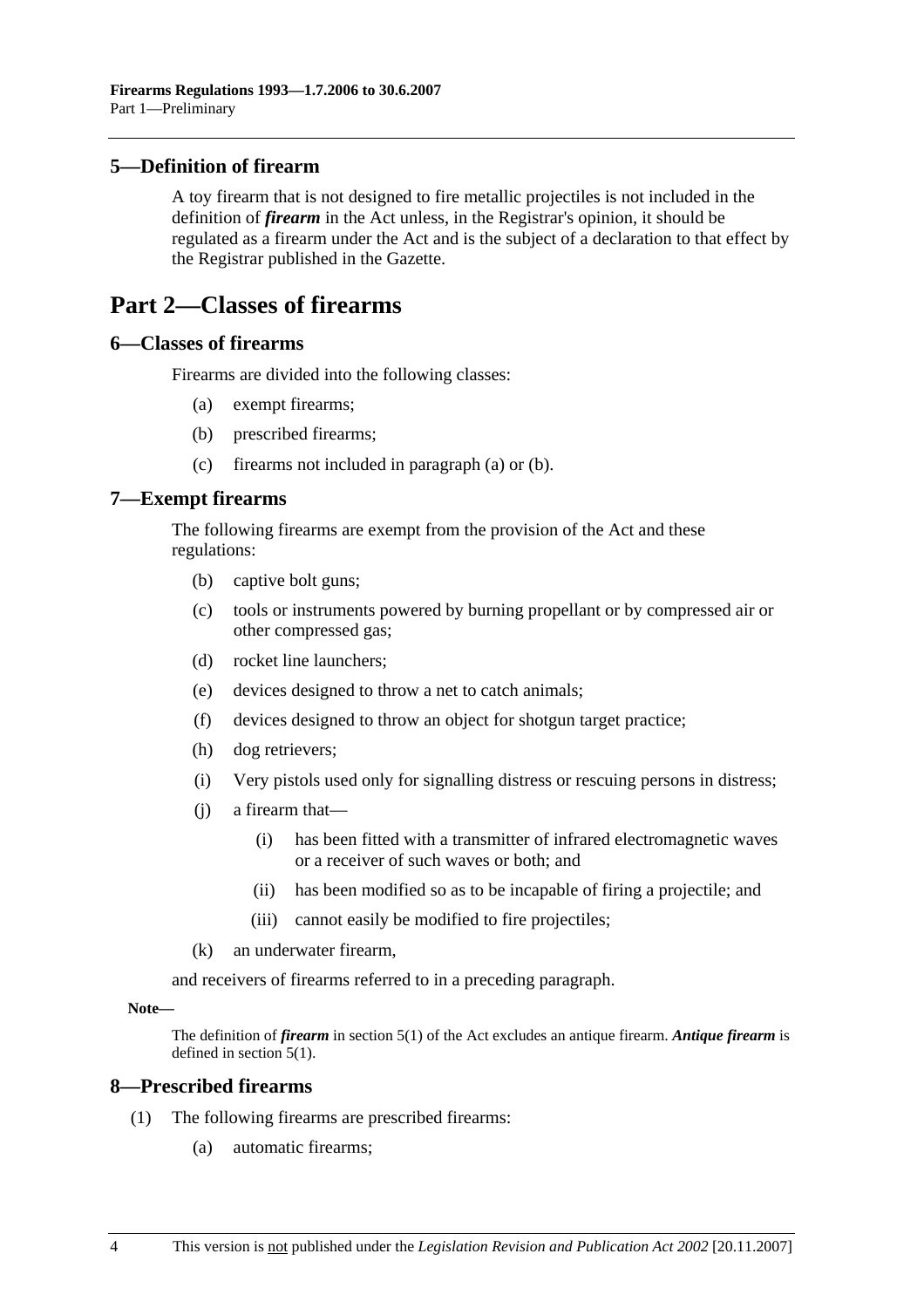- (b) mortars, bazookas, rocket propelled grenades and similar military firearms designed to fire explosive projectiles;
- (c) firearms having one or more barrels of less than 330 millimetres in length (but not handguns, air rifles, air guns or power heads);
- (d) shotguns having one or more barrels of less than 450 millimetres in length;
- (e) air rifles and air guns having one or more barrels of less than 250 millimetres in length;
- (f) firearms having an overall length of less than 750 millimetres (but not handguns or power heads);
- (g) firearms (but not handguns) designed to be reduced in overall length by folding, telescoping or any other means to a length of less than 750 millimetres and then to be capable of being fired;
- (h) firearms designed to fire projectiles containing tear gas or any other lachrymatory substance or any nauseating substance or poison (but not firearms designed to tranquillise, immobilise or administer vaccines or other medicines to animals);
- (i) firearms designed as, and having the appearance of, other objects;
- (j) home-made firearms,

and receivers of firearms referred to in a preceding paragraph.

 (2) When determining the overall length of a paint-ball firearm for the purposes of subregulation (1)(f) the gas cylinder and the hose connecting the cylinder to the firearm (if any) will be included.

#### **9—Amendment of definition of class B firearms**

The definition of *class B firearms* in section 5(1) of the Act is amended by inserting the following paragraph after paragraph (c):

> (ca) double barrel centre fire rifles that are not designed to hold additional rounds in a magazine.

# **Part 3—Licences**

#### **Division 1—Firearms licences**

#### **11—Form of application**

An application for a firearms licence, or the renewal of a firearms licence, must be in a form approved by the Registrar.

#### **12—Purposes for which firearms may be used**

 (1) A firearms licence must be endorsed by the Registrar with the purpose or purposes for which the firearm or firearms of the class or classes authorised by the licence may be used by the holder of the licence.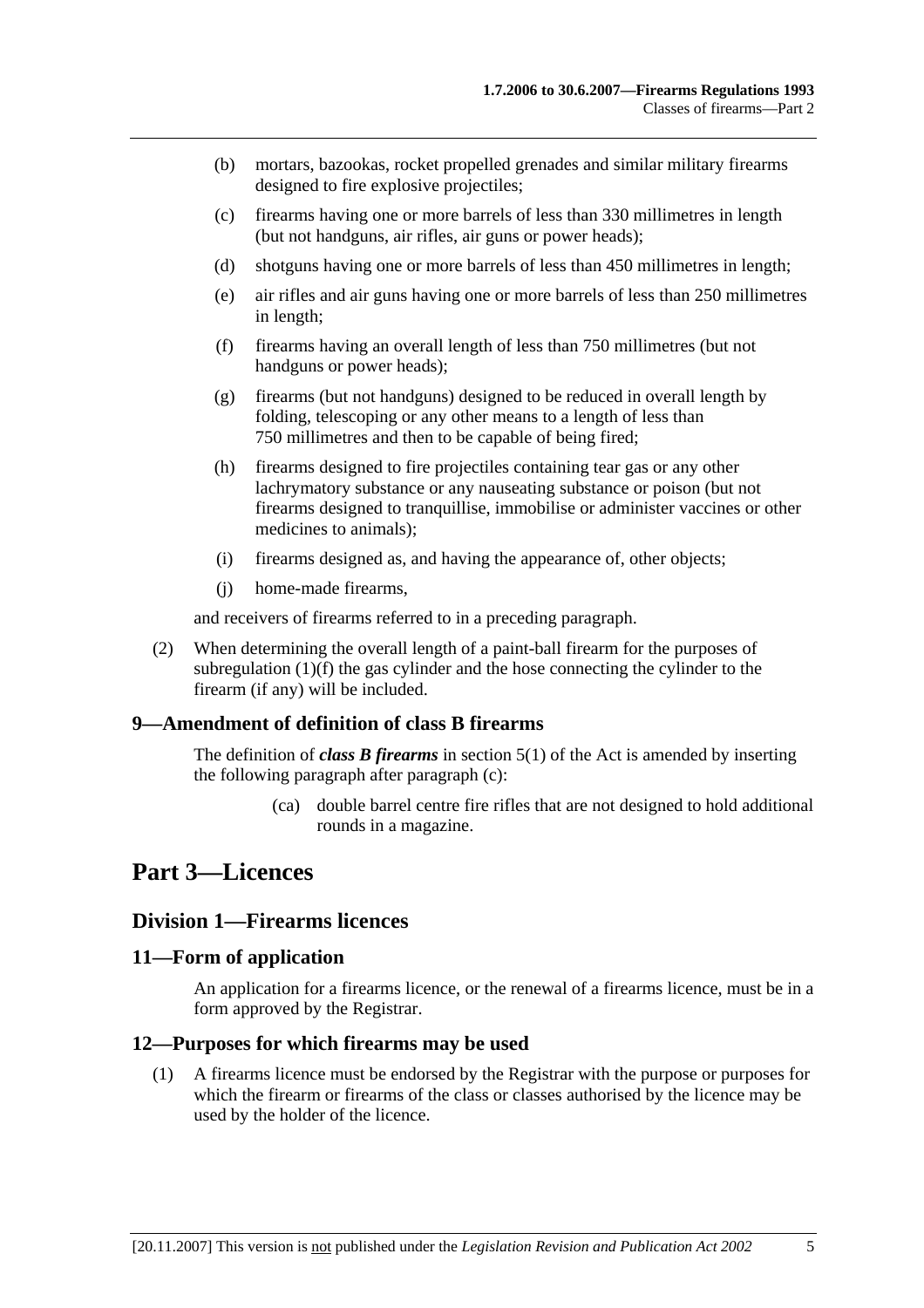- (2) Subject to subregulation (3), one or more of the following purposes may be endorsed on a firearms licence:
	- (a) use as a member of a shooting club—1;
	- (b) target shooting—2;
	- (c) hunting—3;
	- (d) paint-ball shooting—4;
	- (e) use in relation to carrying on the business of primary production or in the course of employment by a person who carries on such a business—5;
	- (f) use in the course of carrying on the business of guarding property or use in guarding property in the course of employment by a person who carries on that business—6;
	- (g) collecting and displaying firearms;
	- (h) such other purpose as is approved by the Registrar—7.
- (3) If the purpose of collecting and displaying firearms is endorsed on a licence no other purpose may be endorsed on the licence.
- (4) A licence endorsed with the purpose of collecting and displaying firearms cannot authorise the possession of a prescribed firearm or a class D firearm<sup>1</sup>.
- (6) The endorsement referred to in subregulation (2)(f) operates only so long as the holder of the licence holds an appropriate licence under the *Security and Investigation Agents Act 1995*.
- (9) The holder of a firearms licence who is a member of a recognised firearms club is not entitled to use a firearm for hunting in the course of club activities unless the licence, by separate endorsement, authorises the use of that class of firearm for hunting.
- (10) The purposes listed in paragraphs (a) to (h) of subregulation (2) will be sufficiently endorsed on a licence by endorsing on the licence the number appearing at the end of the relevant paragraph.

#### **Note—**

1 If a prescribed firearm or a class D firearm is rendered unusable in a manner stipulated by the Registrar it ceases to be a firearm (see definition of firearm in section 5(1) of the Act) and is therefore no longer subject to regulation.

#### **12A—Checks to be made by the Registrar**

Before granting an application for a firearms licence or to renew or vary a firearms licence, the Registrar must check the application against the checklist adopted for that purpose by the Australasian Police Minister's Council.

# **Division 2—Prescribed firearms**

#### **13—Authorised purposes**

A person may possess and use a prescribed firearm pursuant to a firearms licence for the purpose of theatrical or cinematic productions or for such other purpose or purposes as are approved by the Registrar.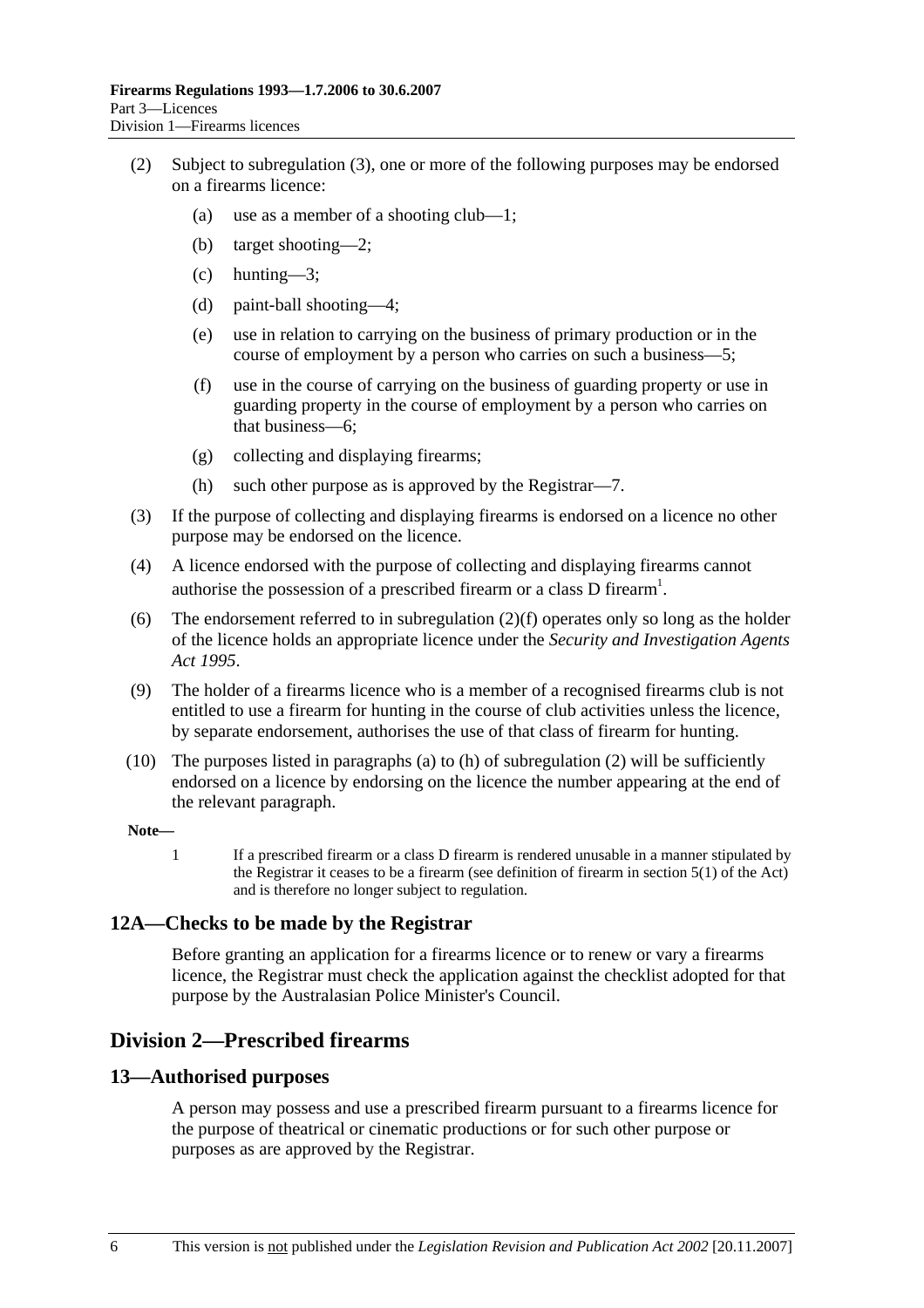# **Division 3—Dealer's licences**

### **14—Form of application**

An application for a dealer's licence, or the renewal of a dealer's licence, must be in a form approved by the Registrar.

#### **15—Records of firearms purchased and sold**

- (1) A dealer must compile records in duplicate of firearms purchased and sold in a form approved by the Registrar for that purpose.
- (2) Within seven days after the end of each month the dealer must deliver the original records in respect of that month to the Registrar.
- (3) The duplicate copy of the records must be kept for at least three years at the dealer's premises.
- (4) Where no firearms have been purchased or sold by a dealer during a month the dealer must deliver a copy of the appropriate form to the Registrar with "Nil Return" written across it.

## **15A—Transfers of firearms through agency of dealer**

- (1) Where possession of a firearm is transferred through the agency of a licensed dealer under section 15B(9)(b) of the Act the dealer must—
	- (a) satisfy himself or herself by inspecting the relevant permit and licence that the person acquiring the firearm is entitled to acquire and possess it; and
	- (b) record—
		- (i) the name and address of the person transferring and the person acquiring the firearm and the number of each of their firearms licences; and
		- (ii) the class, make, calibre and serial number or other identification of the firearm; and
		- (iii) where the firearm is lent or hired—the duration and the terms of the loan or hire; and
	- (c) provide the Registrar with the information recorded under paragraph (b) within one month after possession of the firearm is transferred.
- (2) The dealer must not transfer the firearm unless he or she has complied with subregulation  $(1)(a)$  and  $(b)$ .

#### **15B—Records of transfers of firearms**

- (1) A dealer must compile the records referred to in regulation 15A and a dealer or an authorised officer (as the case requires) must compile the records referred to in section 15C of the Act in duplicate in a form approved by the Registrar.
- (2) Within 7 days after the end of each month the dealer or authorised officer must deliver the original records referred to in subregulation (1) in respect of that month to the Registrar.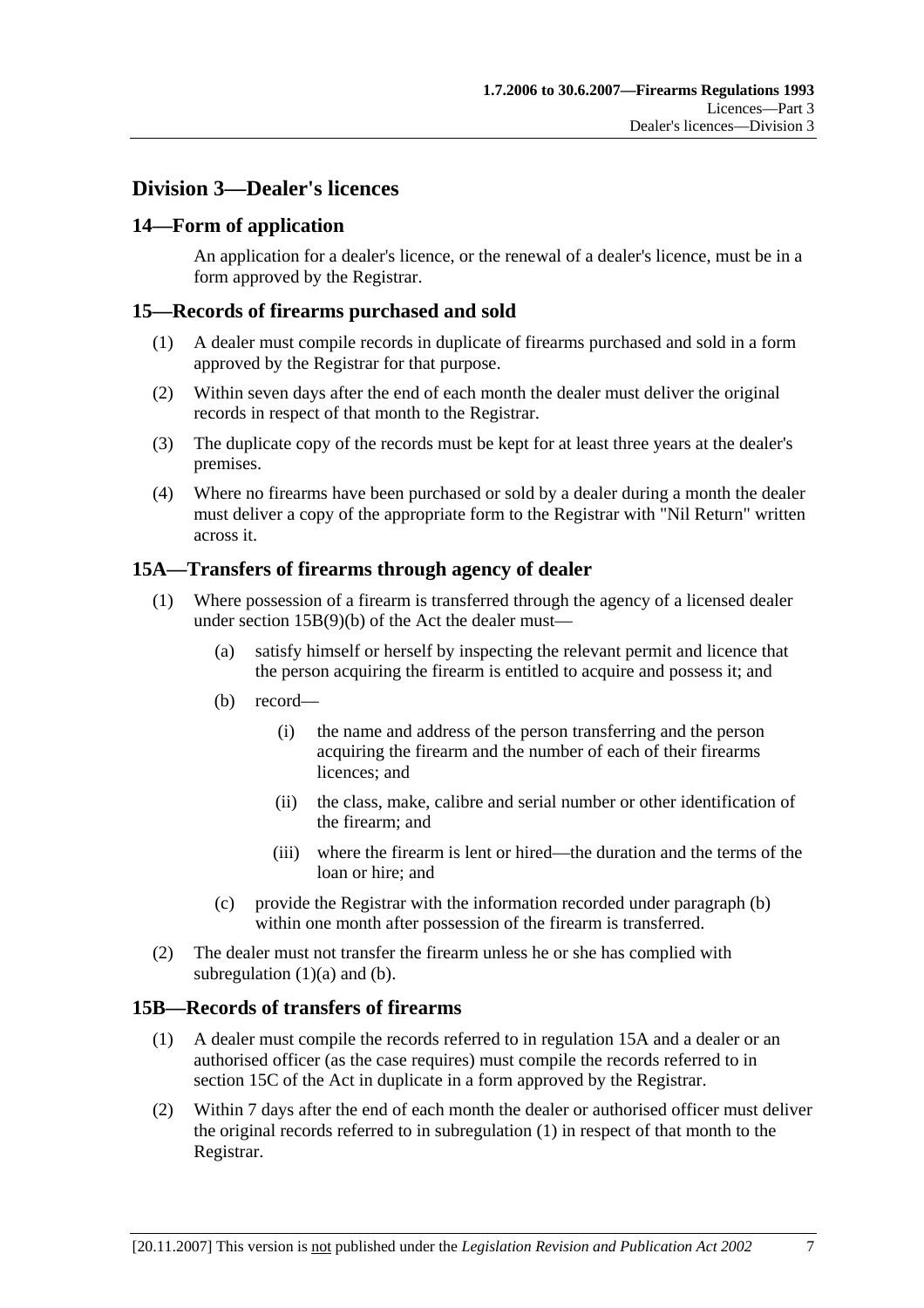- (3) The duplicate copy of the records must be kept for at least three years at the dealer's or club's premises.
- (4) If the dealer has not witnessed the transfer of possession of any firearms and has not acted as agent in the transfer of possession of any firearms during a month, the dealer must deliver a copy of the appropriate form to the Registrar with "Nil Return" written across it.

#### **16—Other records**

- (1) A dealer must compile records of firearms received by the dealer for repair, consignment or safe keeping in a form approved by the Registrar for that purpose.
- (1a) A dealer must, if required to do so by the Registrar, compile records of ammunition purchased by the dealer and ammunition sold by the dealer in a form approved by the Registrar for that purpose.
- (2) The records must be kept for at least three years at the dealer's premises.

# **Division 4—Qualifications to hold licence**

#### **17—Training and examinations**

- (1) The Registrar may, by notice in writing, require an applicant for a firearms licence or a dealer's licence or for the addition of classes of firearms to which a licence relates or for the endorsement of a further purpose or purposes on a licence to complete to the satisfaction of the Registrar one or more of the following:
	- (a) a course in the safe handling, carriage and use of firearms nominated by the Registrar;
	- (b) a written examination in the safe handling, carriage and use of firearms nominated by the Registrar;
	- (c) a practical examination in the safe handling, carriage and use of firearms nominated by the Registrar.
- (2) Subregulation (1) does not apply to an application for the renewal of a licence—
	- (a) unless a period of one year or more has elapsed since the licence expired; or
	- (b) unless the licence will authorise the possession and use of additional classes of firearm or will authorise the possession and use of firearms for additional purposes; or
	- (c) unless the licence is endorsed for use in the course of carrying on the business of guarding property or use in guarding property in the course of employment by a person who carries on that business.

#### **18—Instructors and examiners**

- (1) The Registrar may authorise any suitable person to conduct a course or examination for the purposes of this Division.
- (2) A person who conducts a course or examination under this Division—
	- (a) must not allow a person to attend the course or sit for the examination unless the person produces, for his or her inspection, a notice issued by the Registrar under regulation 17; and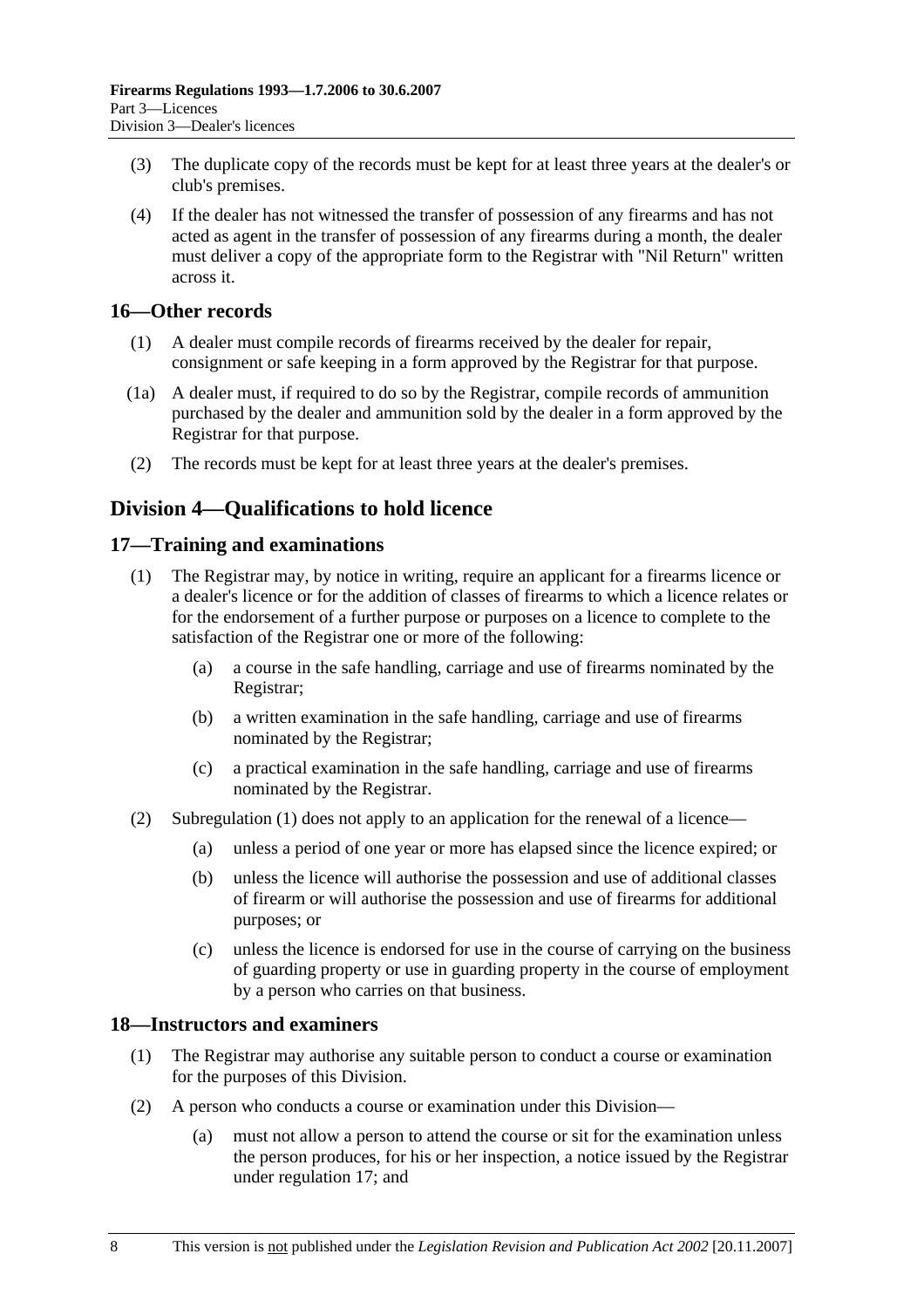- (b) must compile, in a form approved by the Registrar, and keep for at least three years, a record of the names and addresses of all persons who attend the course or sit for the examination.
- (3) A person referred to in subregulation (1) must provide the Registrar with such information as he or she requests relating to courses or examinations conducted by the person.

# **Division 5—Conditions of licences**

## **19—Conditions of firearms licences**

- (1) It is a condition of a firearms licence that—
	- (a) the holder of the licence must give the Registrar written notice in a form approved by the Registrar of all changes to his or her name or address within 14 days after the change occurs;
	- (b) every firearm that the licence holder has possession of pursuant to the licence must comply with section 24A of the Act;
	- (c) the holder of the licence must comply with the provisions of Part 6 that apply to, or in relation to, firearms held pursuant to the licence;
	- (d) when a firearm or ammunition is not secured as required by Part 6 the holder of the licence must take all reasonable precautions to ensure that the firearm or ammunition is not lost or stolen or does not come into the possession of an unauthorised person;
	- (e) the holder of the licence must report the theft, loss or destruction of a firearm to which the licence relates to a police officer within 14 days after the theft, loss or destruction occurs;
	- (f) where the holder of a licence had informed the Registrar when applying for the licence of the place at which he or she intended to keep firearms pursuant to the licence when not in use and the manner in which he or she intended securing those firearms, the holder of the licence—
		- (i) must allow, at any reasonable time, a police officer to enter and inspect the place at which the firearms are kept to ensure the firearms are so secured; and
		- (ii) must give the Registrar prior written notice of any change in the place at which the firearms are kept; and
		- (iii) must not, without the approval of the Registrar, change the manner in which the firearms are secured;
	- (fa) the holder of the licence must, whenever required to do so by the Registrar, provide the Registrar with information relating to a firearm registered in his or her name or in his or her possession;
	- (g) the holder of the licence must whenever required to do so by the Registrar provide the Registrar with information that the Registrar requires to determine whether he or she should take action under section 20(1a) of the Act.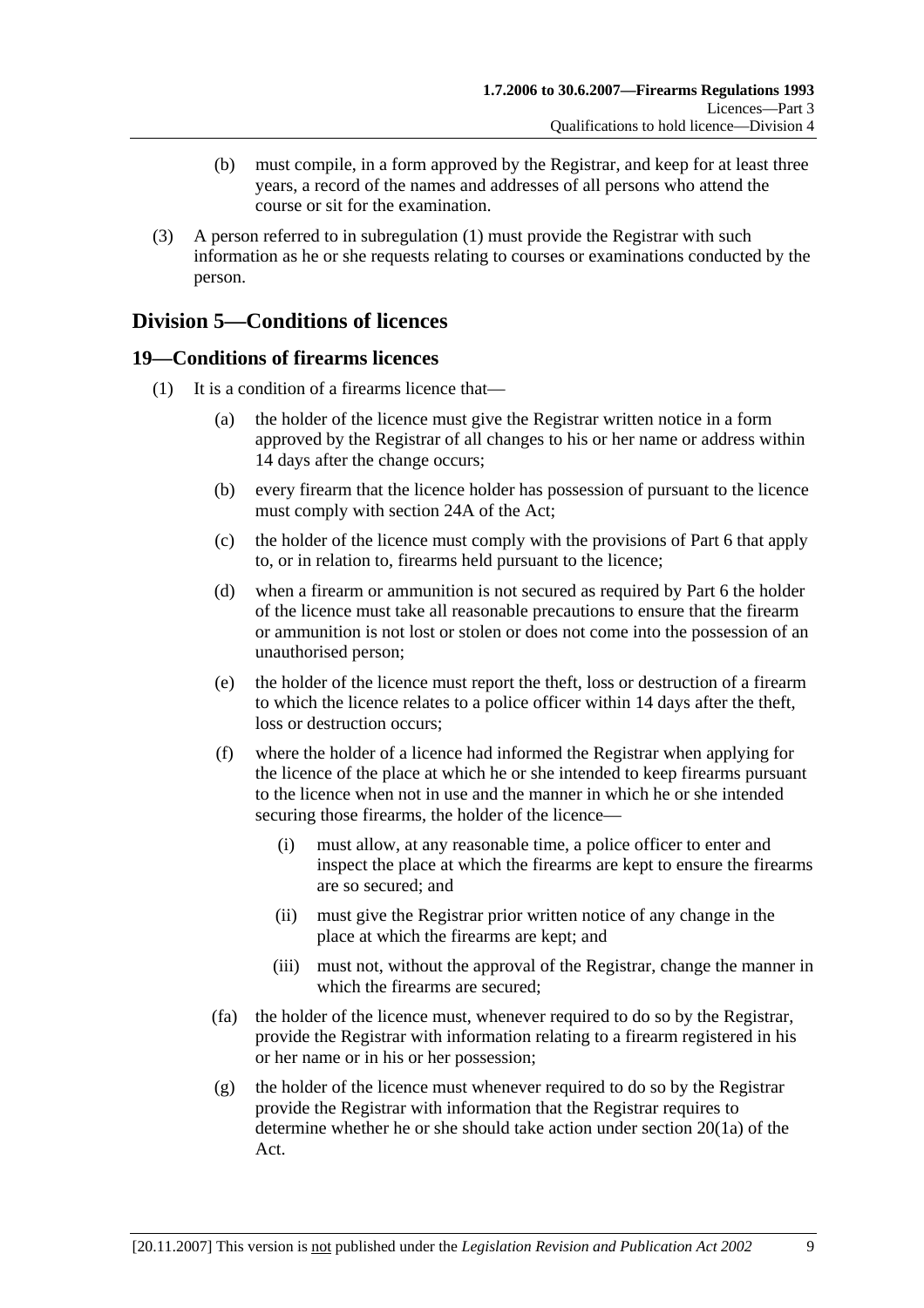- (2) It is a condition of a firearms licence that authorises the use and possession of a class C firearm that the holder of the licence must within 14 days before each anniversary of the granting or renewal of the licence, provide the Registrar with information that the Registrar requires to determine whether he or she should take action under section 20(1a) of the Act.
- (3) It is a condition of a firearms licence that authorises the possession and use of a class C firearm that the holder of the licence may only use a firearm of that class if the requirements set out in one or more of the paragraphs of section 15A(3) of the Act or in regulations under paragraph (d) of subsection (3) of that section are satisfied and then only if his or her use of the firearm is consistent with the relevant paragraph or regulation.
- (4) Where the only paragraph of section 15A(3) of the Act satisfied by the holder of a firearms licence authorising the possession and use of a class C firearm is paragraph (b) (membership of The South Australian Clay Target Association Incorporated or the Australian Clay Target Association Incorporated and membership of a recognised firearms club affiliated with either of those associations) it is a further condition of the licence that the holder must be an active member of the club.
- (5) For the purposes of subregulation (3) the requirements of paragraph (a) of section 15A(3) of the Act will not be taken not to be satisfied on the ground that the holder of the licence has possession of two or more class C firearms if his or her possession of those firearms is consistent with another paragraph of section 15A(3) or with a regulation under paragraph (d) of that section.
- (6) It is a condition of a firearms licence that authorises the possession and use of a class D firearm that the holder of the licence may only use a firearm of that class for the purpose of destroying animals and then only if his or her livelihood is gained partly or wholly from professional shooting.
- (7) It is a condition of a firearms licence that authorises the possession and use of a class H firearm that the holder of the licence may only use a firearm of that class—
	- (a) if the holder is an active member of a shooting club; or
	- (ab) in relation to carrying on the business of primary production or in the course of employment by a person who carries on such a business if, in either case, the property on which the primary production business is carried on is at least 15000 hectares in area or is a property to which subregulation (7a) applies; or
	- (b) in the course of carrying on the business of guarding property or in guarding property in the course of employment by a person who carries on that business; or
	- (c) for the purpose of collecting and displaying firearms; or
	- (d) for such other purpose as is approved by the Registrar.
- (7a) This subregulation applies to a property for the purposes of subregulation (7)(ab) if the property was specified in a firearms licence that—
	- (a) was purportedly granted to a person for a term expiring on or after 27 September 2002; and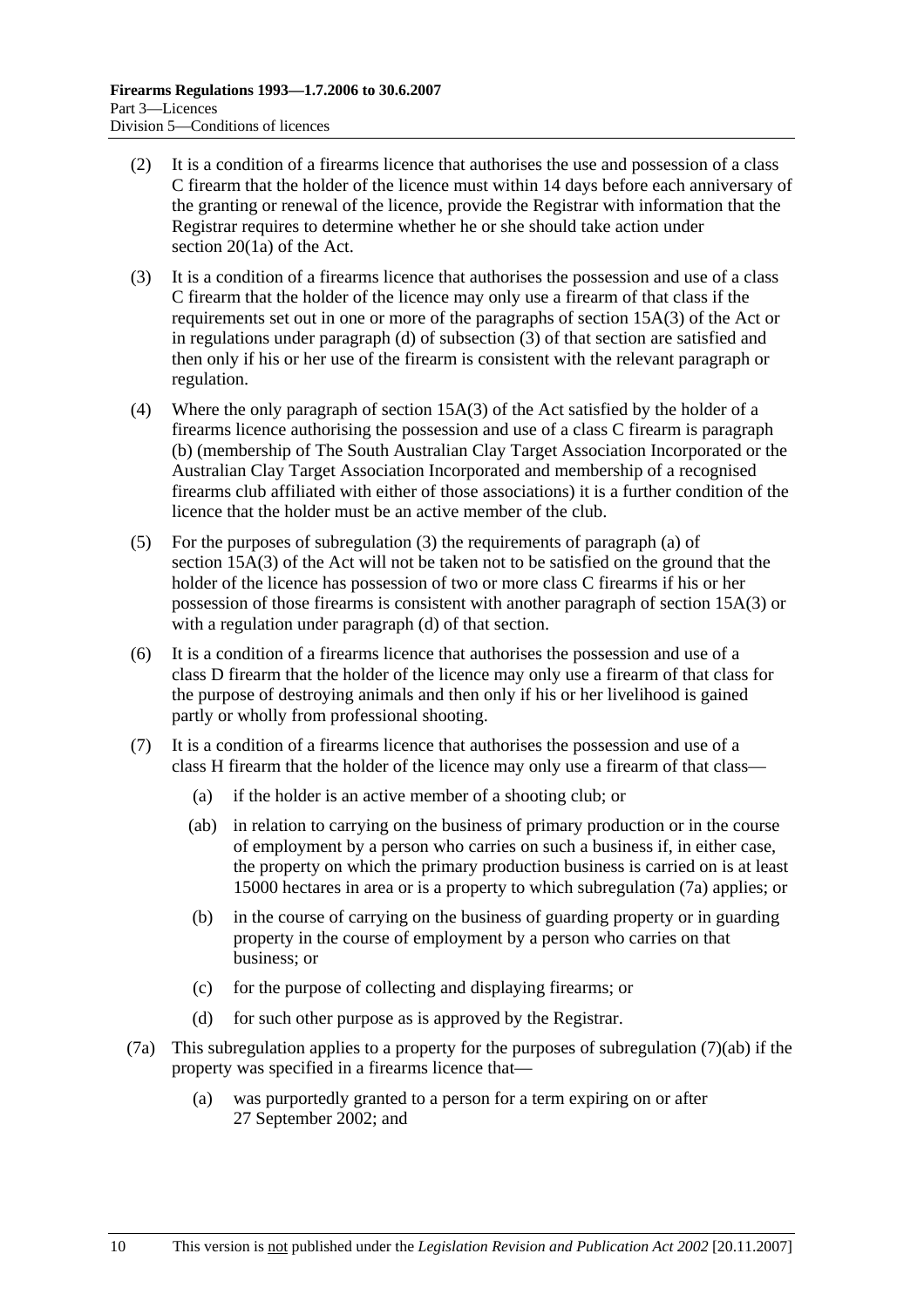- (b) authorised the person to use a class H firearm on the property in relation to carrying on the business of primary production or in the course of employment by a person who carries on such a business.
- (7b) It is an additional condition of a shooting club member's licence that the holder of the licence must be an active member of a shooting club for each licence year of the licence.
- (7c) It is an additional condition of a shooting club member's licence that authorises the possession and use of class H firearms that the class H firearms of each of the following categories of which the holder of the licence has possession must be used by the holder in shooting club organised shoots for that category of class H firearms on at least four occasions during each licence year of the licence:
	- (a) air or gas operated handguns;
	- (b) .22 calibre rim fire handguns (long rifle or short);
	- (c) centre fire handguns of not more than .38 calibre;
	- (d) handguns of more than .38 calibre.
- (8) It is an additional condition of a collector's licence—
	- (a) that in the case of all firearms in the collection manufactured after 1900—
		- (i) the bolt, breech block or firing pin of the firearm must be locked in a container kept separately from the firearm; or
		- (ii) the trigger of the firearm must be immobilised by means of a trigger lock; or
		- (iii) the firearm is secured by such other method as is approved by the Registrar; and
	- (b) that the holder of the licence must be an active member of a collectors' club for each licence year of the licence; and
	- (c) that the holder of the licence does not have possession of any ammunition that can be used in a firearm owned by the collector for the purpose of collecting and displaying firearms (excluding ammunition for use in a firearm that the collector is authorised to have possession of and use for some other purpose endorsed on a separate firearms licence); and
	- (d) that none of the firearms included in the collection is a prescribed firearm; and
	- (e) that the firearms included in the collection must not be fired without the written approval of the Registrar.
- (9) Where the purpose, or one of the purposes, endorsed on a firearms licence is paint-ball shooting, it is a condition of the licence that only a paint-ball firearm will be used for the purposes of paint-ball shooting.
- (10) A licence to possess a prescribed firearm is subject to the following conditions in addition to the conditions prescribed by subregulation (1):
	- (a) the firearm to which the licence relates must not be used to fire a projectile;
	- (b) the firearm must be kept at the premises and in the manner specified in the licence unless approval to the contrary is granted by the Registrar;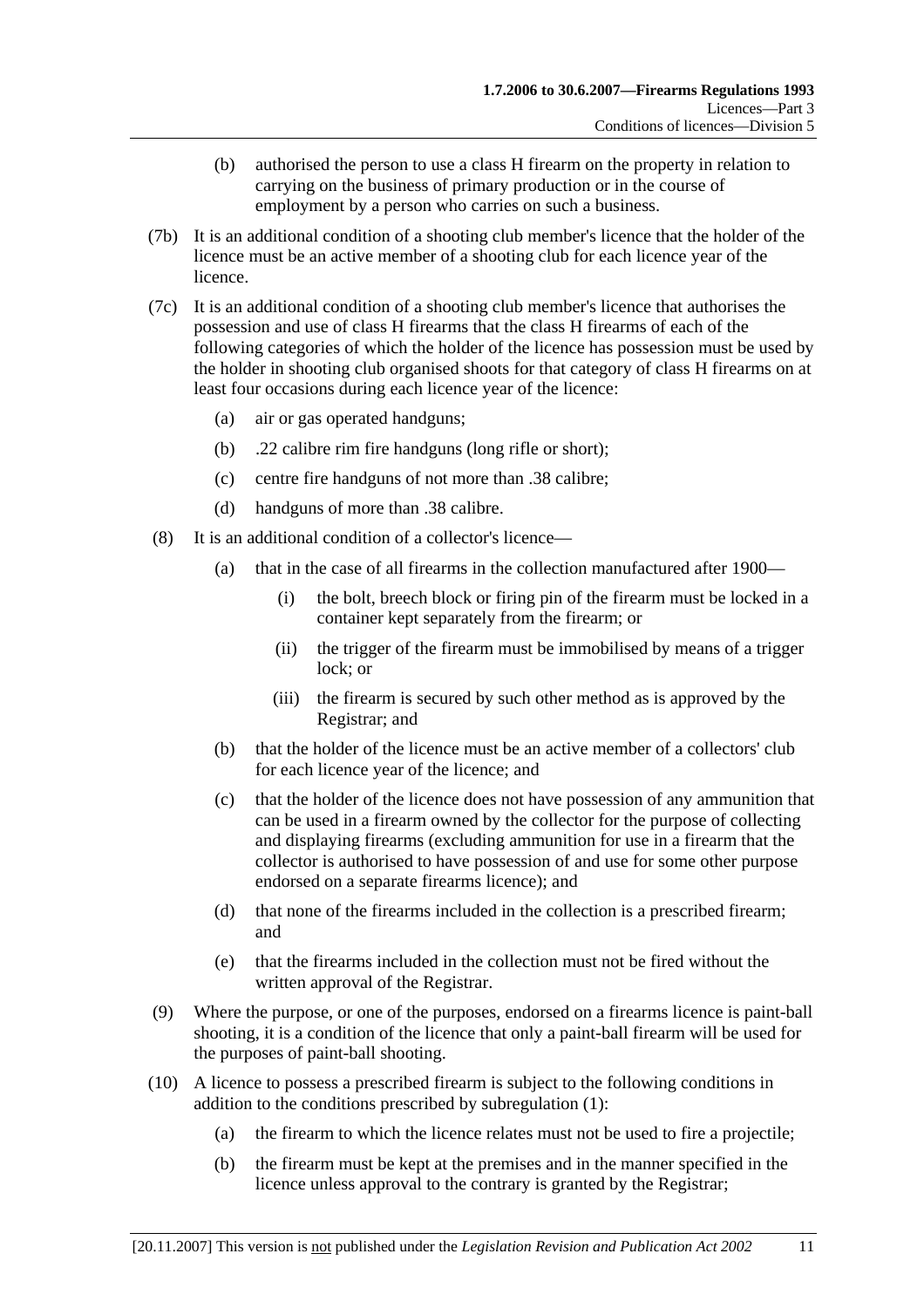- (c) the holder of the licence must not surrender control of the firearm except when disposing of the firearm.
- (11) The conditions imposed by subregulations (3) and (6) do not apply to a licence held solely to enable the holder of the licence to possess and use firearms for the purposes of a contract with the Crown in right of this State or in any of the Crown's other capacities or for the purpose of tendering for such a contract.

## **19A—Conditions of dealers' licences**

- (1) It is a condition of a dealer's licence that—
	- (a) the dealer must give the Registrar written notice in a form approved by the Registrar of all changes to his or her name or address within 14 days after the change occurs;
	- (b) the dealer must comply with the provisions of Part 6 that apply to, or in relation to, firearms or ammunition held pursuant to the licence;
	- (c) when a firearm or ammunition is not secured as required by Part 6 the dealer must take all reasonable precautions to ensure that the firearm or ammunition is not lost or stolen or does not come into the possession of an unauthorised person;
	- (d) the dealer must report the theft, loss or destruction of a firearm that is owned or held by the dealer in the course of carrying on business as a dealer in firearms to a police officer within 14 days after the theft, loss or destruction occurs;
	- (e) that, subject to subregulation (2), the dealer does not carry on business as a dealer in firearms or ammunition except at the premises authorised by the licence;
	- (f) that in the course of carrying on business as a dealer in firearms the dealer does not keep firearms at any premises except those referred to in paragraph (e) unless he or she does so for the purpose of testing or repairing those firearms;
	- (g) that the dealer must not deal in—
		- (i) mechanisms or other fittings that can be fitted to a firearm to convert it to an automatic firearm; or
		- (ii) mechanisms or other fittings that, when fitted to a suitable firearm, will enable the firearm to fire grenades or other explosive projectiles;
	- (h) that during the hours that members of the public have access to the premises referred to in paragraph (e) the dealer displays the licence, or a copy of the licence (the copy does not need to include a photograph of the holder of the licence), in those premises in a position in which it is likely to be seen and read by members of the public;
	- (i) that the dealer identifies, in a manner approved by the Registrar, each firearm that he or she owns in the course of carrying on business as a dealer in firearms;
	- (j) that the dealer must produce to a police officer on request the records kept by him or her pursuant to the Act and these regulations;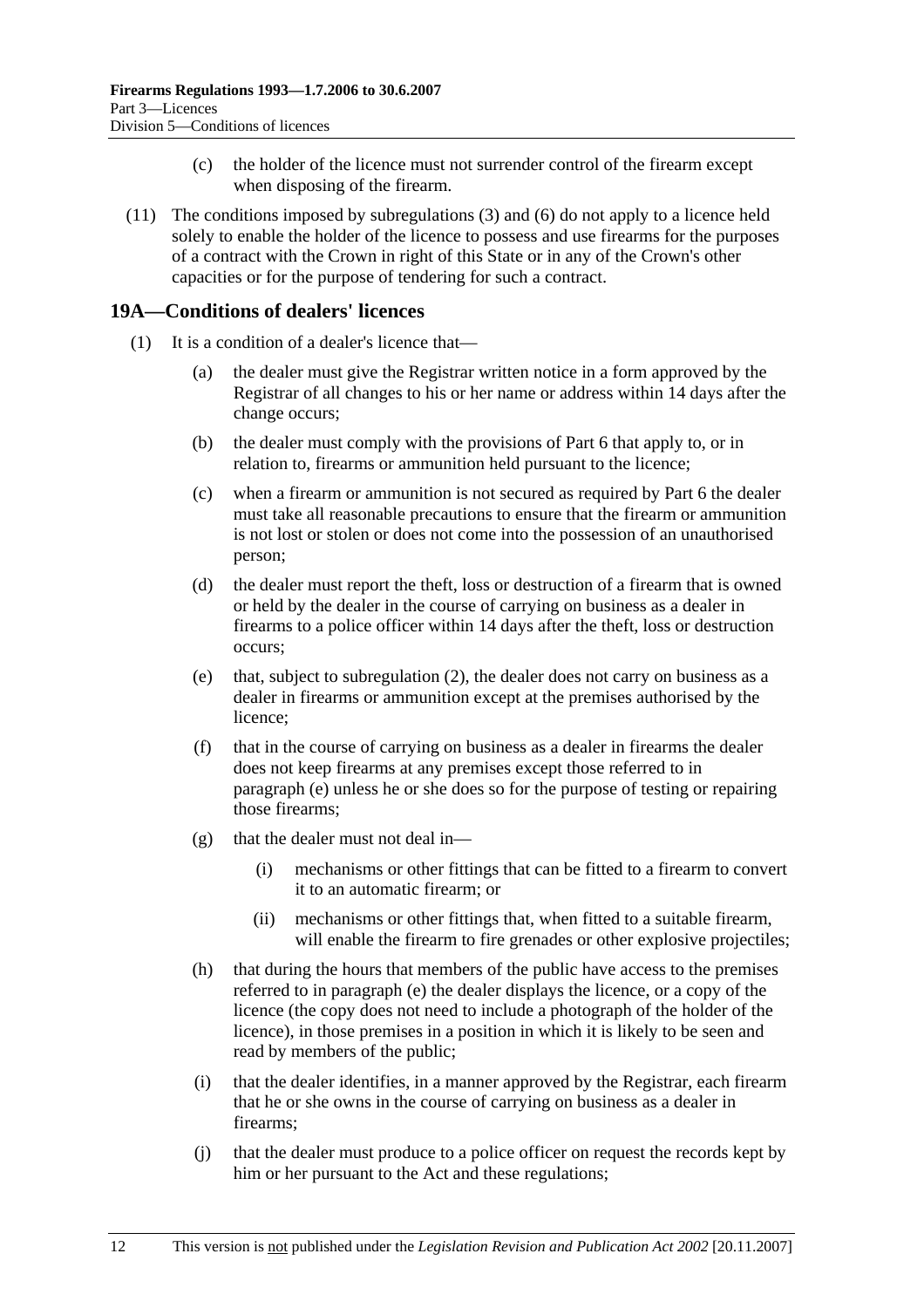- (k) the dealer must allow a police officer to enter and inspect any premises at which the dealer is authorised by the licence to carry on business for the purpose of enforcement of the Act and these regulations;
- (l) the dealer must, whenever required to do so by the Registrar or a police officer, provide the Registrar or member with information relating to a firearm recorded to, or in the possession of, the dealer.
- (2) A dealer may—
	- (a) exhibit firearms and ammunition for the purpose of sale by auction and may sell firearms or ammunition by auction at a place other than his or her premises;
	- (b) exhibit firearms and ammunition for any other purpose at places other than his or her premises if he or she does not exhibit—
		- (i) two or more identical firearms; or
		- (ii) more than 50 rounds of identical ammunition.

# **Division 6—Exemption from requirement to be licensed**

## **20—Exemption from requirement to be licensed**

- (1) An offence is not committed against section 11 of the Act by—
	- (a) a person of or over the age of 14 but under the age of 18 who has possession of or uses a registered firearm if—
		- (i) he or she is with and is under the continuous supervision of his or her parent or guardian or some other person approved by his or her parent or guardian; and
		- (ii) the person providing the supervision holds a firearms licence authorising possession of the firearm for the purpose for which it is being used;
	- (b) a person of or over the age of 14 but under the age of 18 who has possession of or uses a firearm if that person is (with the consent of his or her parent or guardian) with and is under the continuous supervision of a recognised coach who holds a firearms licence authorising possession of the firearm for the purpose for which it is being used;
	- (c) a person who has possession of or uses a firearm for the purpose of a course or examination in the safe handling, carriage and use of firearms if that person is with and is under the continuous supervision of a person authorised by the Registrar to conduct the course or examination;
	- (d) a person of or over the age of 18 who has possession of or uses a firearm if that person is with and is under the continuous supervision of a person who is registered as the owner of the firearm and who holds a firearms licence authorising possession of the firearm for the purpose for which it is being used;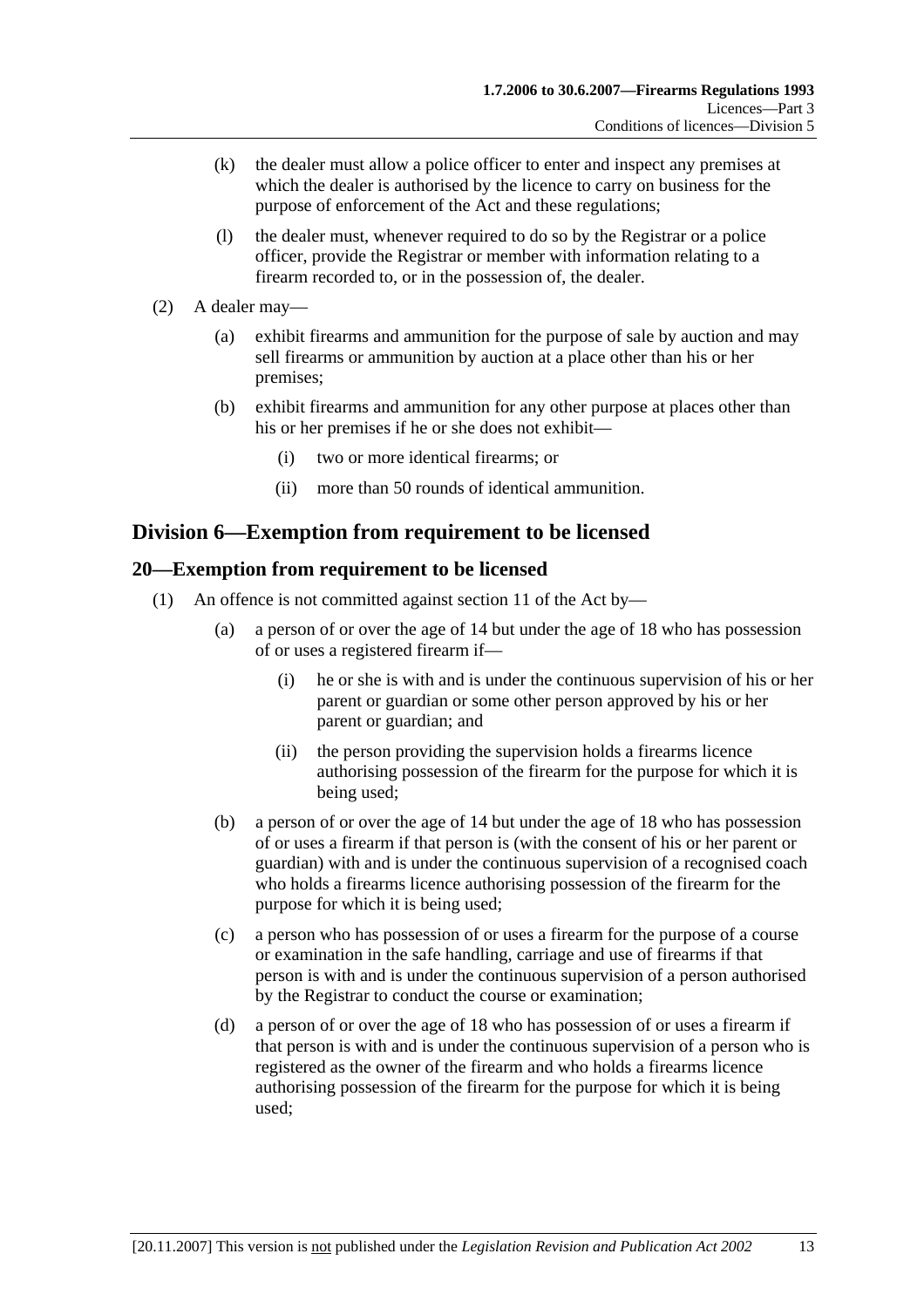- (da) a person who has possession of or uses a class C firearm on the grounds of a recognised firearms club that is affiliated with The South Australian Clay Target Association Incorporated or the Australian Clay Target Association Incorporated for the purpose of shooting in an activity of the club conducted in accordance with the rules of the Australian Clay Target Association Incorporated;
- (e) a person of or over the age of 14 but under the age of 18 who has possession of or uses a firearm at facilities provided by the South Australian Sports Institute with the consent of his or her parent or guardian;
- (f) a person of any age who has possession of or uses a firearm (including a prescribed firearm)—
	- (i) in the course of rehearsal for or the performance of a theatrical production; or
	- (ii) in the course of rehearsal for or the filming of a scene in the production of a film,

if the person is under the continuous supervision of a person who holds a firearms licence authorising possession of the firearm for the purpose for which it is being used.

- (2) An offence is not committed against section 11 of the Act by a person who is of or over the age of 10 but under the age of 14 in the circumstances set out in subregulation  $(1)(a)$  or  $(b)$  if the firearm concerned is a class A firearm.
- (2a) For the purposes of subregulation (1)(d), a person will be taken to be registered as the owner of a firearm if he or she is the nominee of a body, whether incorporate or unincorporate, that is registered as the owner of the firearm.
- (3) In this regulation—

*recognised coach* means a person who has been recognised by a recognised firearms club as being a fit and proper person to instruct others in the skills of using firearms.

# **21—Acquisition and supply of gas cylinders**

A person who acquires or supplies a cylinder of compressed gas designed for use in a firearm is exempt from section 21B of the Act in relation to the acquisition or supply of the cylinder.

# **Division 7—General**

#### **22—Company nominee**

- (1) A company that holds a licence must appoint a person—
	- (a) who is, in the opinion of the Registrar, a fit and proper person to have control of the company's firearms; and
	- (b) who is employed by the company and has his or her usual place of residence in the State,

to have control of the company's firearms at the place at which they are kept by the company.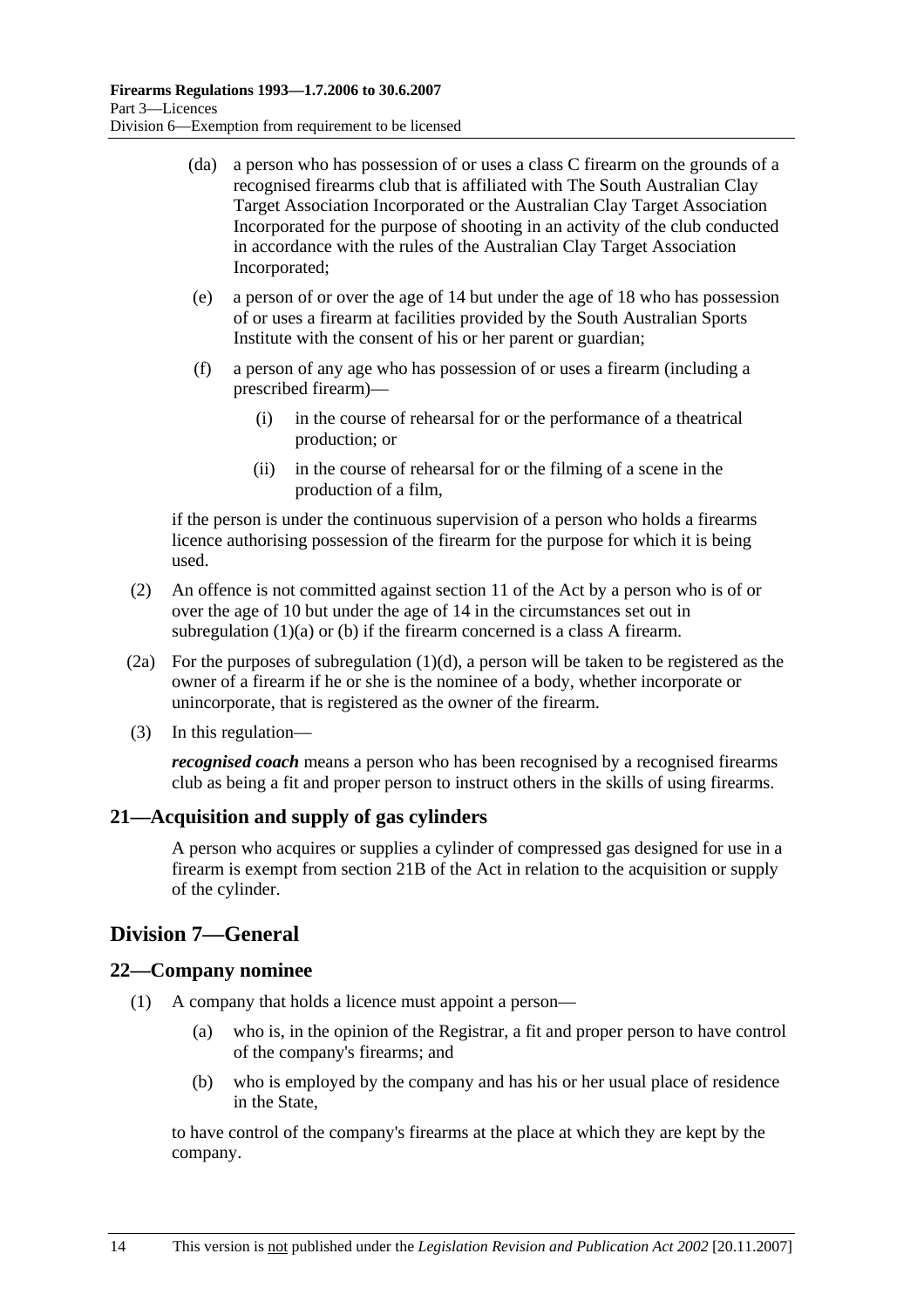- (2) Without limiting the meaning of "fit and proper person" in subregulation (1)(a), a person will be taken not to be a fit and proper person for the purposes of that subregulation if the Registrar would refuse to grant a firearms licence to that person.
- (3) A person appointed under subregulation (1) must keep a record of—
	- (a) the firearms under his or her control; and
	- (b) the names of the persons who have possession of those firearms and the periods during which they have possession of them.
- (4) A company must give the Registrar written notice in a form approved by the Registrar of the name and address of the person appointed by the company under subregulation (1).

## **23—Replacement of licence**

If, where a person has applied for replacement of a licence that has been lost, stolen or destroyed, the Registrar is satisfied on information provided by the applicant or on such other evidence as he or she requires that the licence has been lost, stolen or destroyed, the Registrar may, on payment of the prescribed fee, issue a replacement for the licence.

# **Part 4—Acquisition and registration of firearms**

## **24—Application for permits**

An application for a permit to acquire a firearm must be in a form approved by the Registrar.

#### **24A—Checks to be made by the Registrar**

Before granting an application for a permit to acquire a firearm, the Registrar must check the application against the checklist adopted for that purpose by the Australasian Police Minister's Council.

#### **25—Application to register a firearm**

- (1) Subject to subregulation (2), an application to register a firearm must be in a form approved by the Registrar and the applicant must produce the following to the police officer to whom the application is made:
	- (a) the permit authorising the acquisition of the firearm; and
	- (b) the firearm; and
	- (c) the licence authorising the person producing the firearm to have possession of it.
- (2) A person who applies for registration of a firearm in circumstances referred to in regulation  $50(5)$  is not bound to comply with subregulation (1)(a) or (c).

#### **26—Acquisition of class C firearms**

The following requirements are prescribed for the purposes of section 15A(3)(d) of the Act:

 (a) in relation to the acquisition of class C firearms for the purpose of collection and display—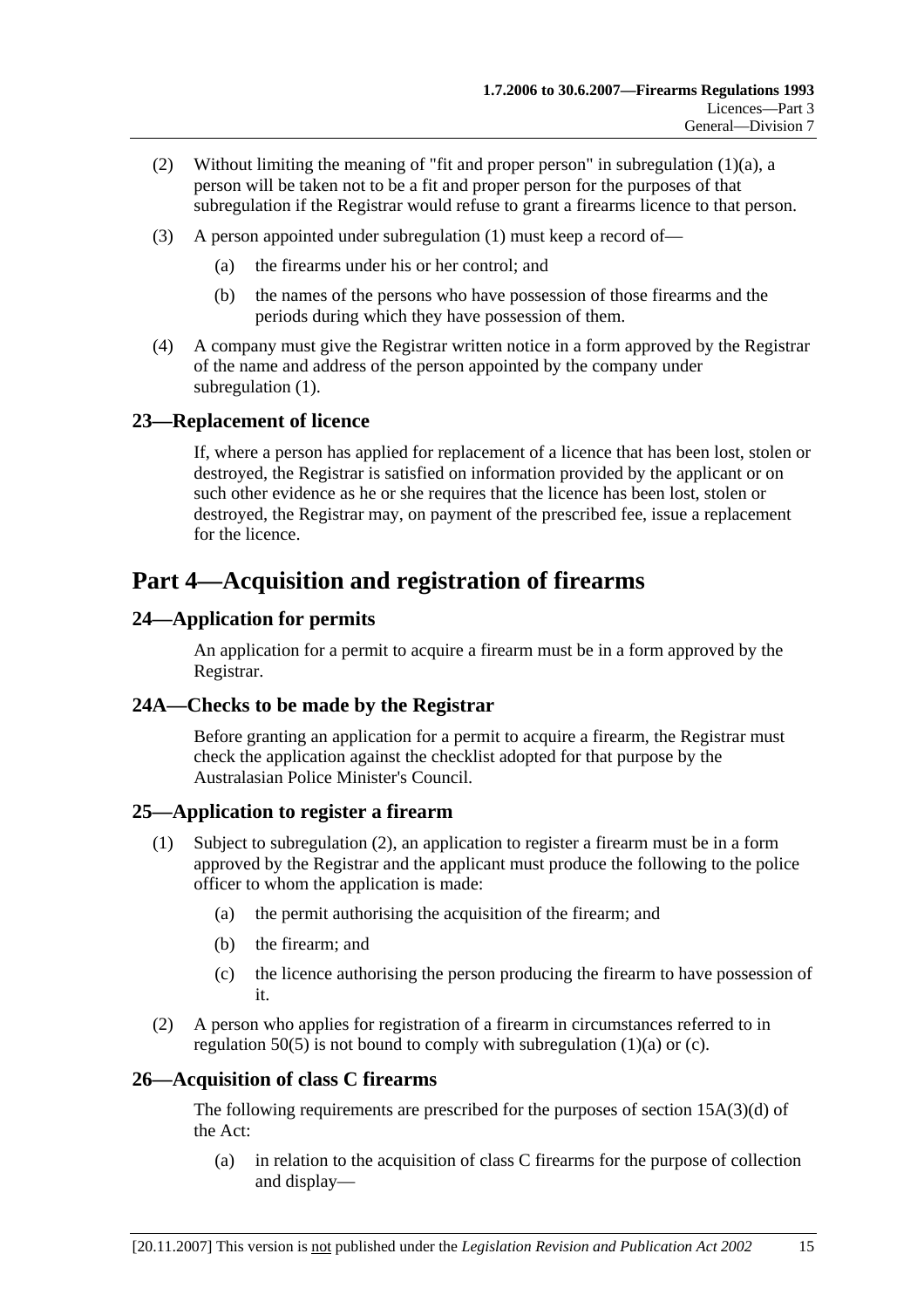- (i) the Registrar is satisfied that the applicant for the permit to acquire the class C firearm has, or genuinely intends to acquire, a collection of firearms that has, or will have, significant commemorative, historical, investment or other value; and
- (ii) the firearm is to be acquired to form part of the collection;
- (b) in relation to the acquisition of class C firearms by the Royal Zoological Society of South Australia Incorporated—
	- (i) the applicant for the permit to acquire the class C firearm is the Royal Zoological Society of South Australia Incorporated; and
	- (ii) the Registrar is satisfied that the Society needs the firearm for the operation of its zoos.

#### **26A—Handguns—applications for permits—section 15A(4b) and (4c)**

- (1) For the purposes of section 15A(4b) of the Act, the Registrar may grant to an applicant who is the holder of a shooting club member's licence a permit to acquire a class H firearm—
	- (a) despite a restriction on barrel length set out in paragraph (a) of that provision of the Act, if the Registrar is satisfied that the firearm is a visually distinctive and highly specialised target pistol; or
	- (b) despite the restriction to firearms of not more than .38 calibre, if the Registrar is satisfied that the firearm is of not more than .45 calibre and is required for shooting events of the kind known as metallic silhouette or single (western) action.
- (2) For the purposes of section 15A(4c) of the Act, in order for a collector to be granted a permit to acquire class H firearms manufactured after 1946 the collector must be a genuine student of arms who—
	- (a) has been an active member of a collectors' club for at least the preceding two years; and
	- (b) has a significant collection of handguns with a proper thematic structure; and
	- (c) has provided displays or published articles to advance the body of knowledge of firearms history and development.

#### **26B—Measurement of barrel length of handguns—section 15A(4b)**

For the purposes of section 15A(4b) of the Act, the barrel length of a class H firearm is to be measured as follows:

- (a) in the case of a revolver, the length is to be measured from the muzzle to the breech end immediately in front of the cylinder;
- (b) in the case of any other class H firearm, the length is to be measured from the muzzle to the breech face (including where the chamber is incorporated in the barrel);
- (c) if the firearm is self-loading, the measurement must be taken when the slide is forward and the breech face or bolt is in a closed position;
- (d) any alteration to the barrel that is permanently attached is to be included in the portion measured.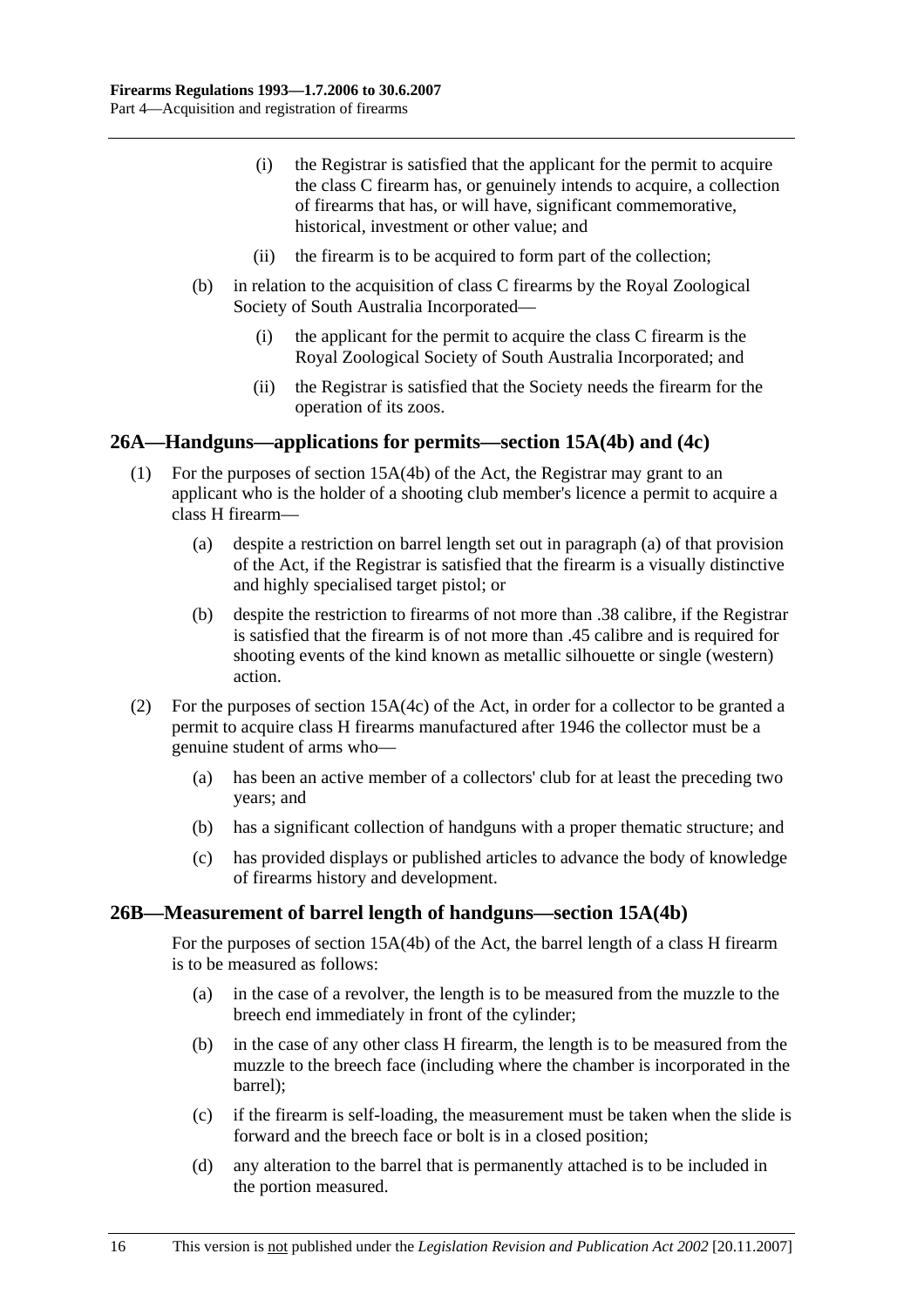#### **27—Certificate of registration**

- (1) The Registrar must issue a certificate of registration to the person in whose name the firearm is registered.
- (2) The Registrar may, on payment of the prescribed fee, issue a certificate to replace one that has been lost, stolen or destroyed.

# **Part 5—Acquisition of ammunition**

#### **28—Application for permit**

An application to the Registrar for a permit to acquire ammunition—

- (a) must be in a form approved by the Registrar; and
- (b) must be accompanied by information required by the Registrar; and
- (c) must be accompanied by the prescribed fee.

#### **28A—Limit on quantity of ammunition**

A person must not own or have in his or her possession ammunition that exceeds the reasonable needs of that person for the immediately following period of 12 months.

# **Part 6—Security of firearms and ammunition**

#### **29—Security of firearms**

- (1) A person (not being a dealer) who has possession of a class A or B firearm must keep the firearm secured by—
	- (a) securely attaching and locking it to part of the building in which it is kept; or
	- (b) keeping it in a locked cabinet made of hardwood or steel that is securely attached to the building in which it is kept; or
	- (c) keeping it in a locked safe made of steel that is securely attached to the building in which it is kept; or
	- (d) keeping it in a locked steel and concrete strong room; or
	- (e) such other method as is approved by the Registrar.
- (2) A person (not being a dealer) who has possession of a class C, D or H firearm must keep the firearm secured by—
	- (a) keeping it in a locked safe made of steel that is securely attached to the building in which it is kept; or
	- (b) keeping it in a locked steel and concrete strong room; or
	- (c) such other method as is approved by the Registrar.
- (3) A cabinet or safe referred to in subregulation (1) or (2) must—
	- (a) be fitted with fittings and locks that prevent it from being easily forced open; and
	- (b) be made of material of sufficient thickness to prevent it being easily broken, opened or destroyed.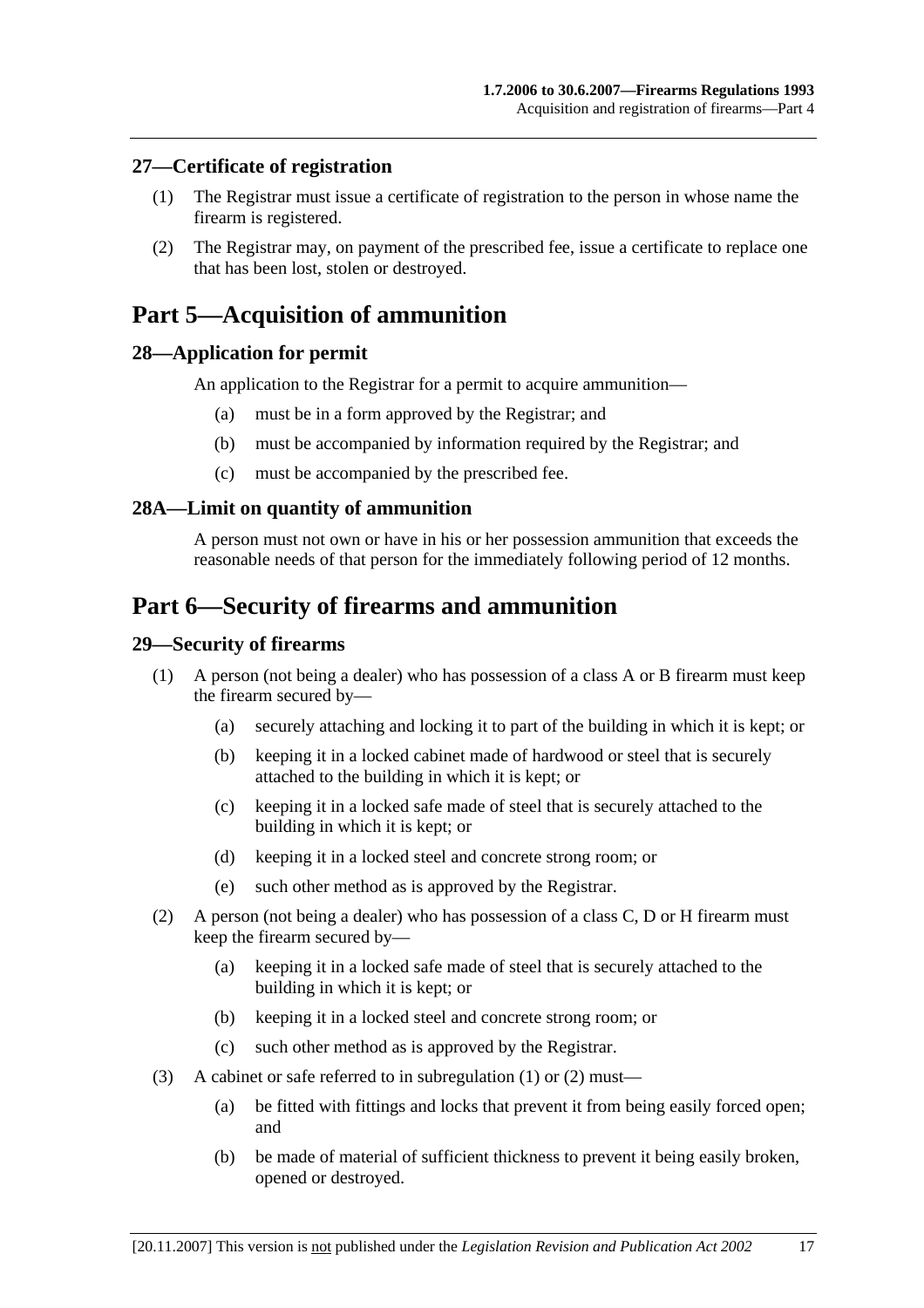(4) Despite subregulations (1)(c) and (2)(a), a safe need not be attached to the building if its mass when empty is 150 kilograms or more.

#### **30—Possession of prescribed firearms**

A person who has possession of a prescribed firearm must keep the firearm secured in accordance with the conditions of the licence authorising possession of the firearm.

#### **31—Possession of firearms by dealers**

- (1) Subject to this regulation, a person who has possession of a class A, B, C, D or H firearm in his or her capacity as a dealer must keep the firearm secured by one of the methods set out in regulation 29 in respect of the relevant class of firearm.
- (2) A dealer is not required to comply with subregulation (1) during periods that his or her premises are open to the public in respect of class A or B firearms that are on display to members of the public entering the premises if the public does not have access to the firearms.
- (3) A dealer is not required to comply with subregulation (1) during periods that his or her premises are open to the public in respect of class H firearms that are on display to members of the public entering the premises if—
	- (a) the public does not have access to the firearms; and
	- (b) the firearms are secured in a manner approved by the Registrar.

#### **32—Ammunition**

- (1) Ammunition must be stored in a locked container separately from firearms.
- (2) A person must not have possession of a round of ammunition that includes high explosives or that is designed to kill, injure or incapacitate by means of smoke or chemicals.
- (3) A person must not have possession of a round of military ammunition unless—
	- (a) it has been modified so that it is incapable of being fired; or
	- (b) it is of *United Nations Hazard classification Code 1.4S* and has a calibre of less than 19.1mm.

#### **33—Security of dealer's building**

A dealer must ensure that the premises at which he or she carries on the business of dealing in firearms is properly secured against unlawful entry whenever the premises are unoccupied.

#### **34—Exemption**

The Registrar may exempt a person from compliance with this Part subject to such conditions as he or she thinks fit and may vary or revoke an exemption at any time.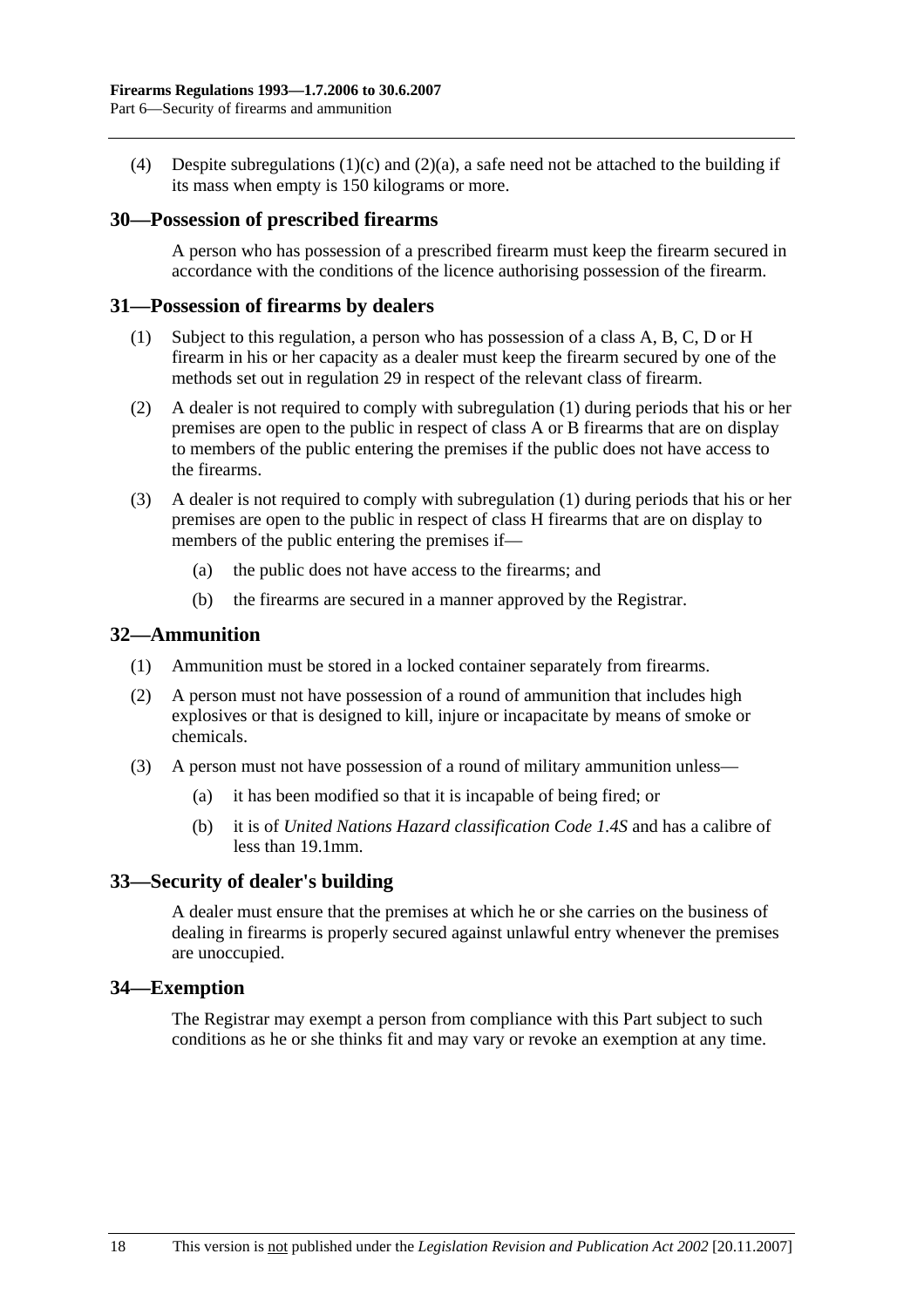# **Part 7—Recognised firearms clubs and recognised paint-ball operators**

# **Division 1—Recognised firearms clubs**

## **35—Application for recognition**

An application for recognition of a firearms club must be made to the Registrar in a form approved by the Registrar and must be accompanied by—

- (a) a copy of the constitution of the club; and
- (b) a list of the names and addresses of the members of the controlling body of the club and the office (if any) held by each member; and
- (c) a statement of the number of members of the club; and
- (d) a description of the current and proposed activities of the club; and
- (e) where the activities of the club include shooting—
	- (i) a plan of the range (if any) regularly used by the club and a map showing the location of the range; and
	- (ii) a list of the names and addresses of members of the club who are authorised to control the activities of club members at the range; and
	- (iii) evidence that the club has permission of the owner of the land on which the range is situated for the club's use of the range; and
	- (iv) evidence that the club has permission of the owner of adjoining land over which projectiles may pass in the course of shooting at the range; and
	- (v) evidence of compliance with the requirements of any other Act relating to the use of land as a shooting range; and
- (f) such other information as the Registrar requires.

#### **36—Certificate of recognition**

- (1) Where the Minister has declared a firearms club to be a recognised firearms club, the Registrar must provide the club with a certificate setting out—
	- (a) the date of recognition; and
	- (b) the location of the club's range or ranges; and
	- (c) the current activities (and the proposed activities if any) of the club.
- (2) The club must display the certificate, or a copy of the certificate, in a prominent position on its premises or at the range used by it.

# **37—Approval of Registrar required for alteration to range**

A recognised firearms club must not alter the range or ranges used by the club without first obtaining the approval of the Registrar.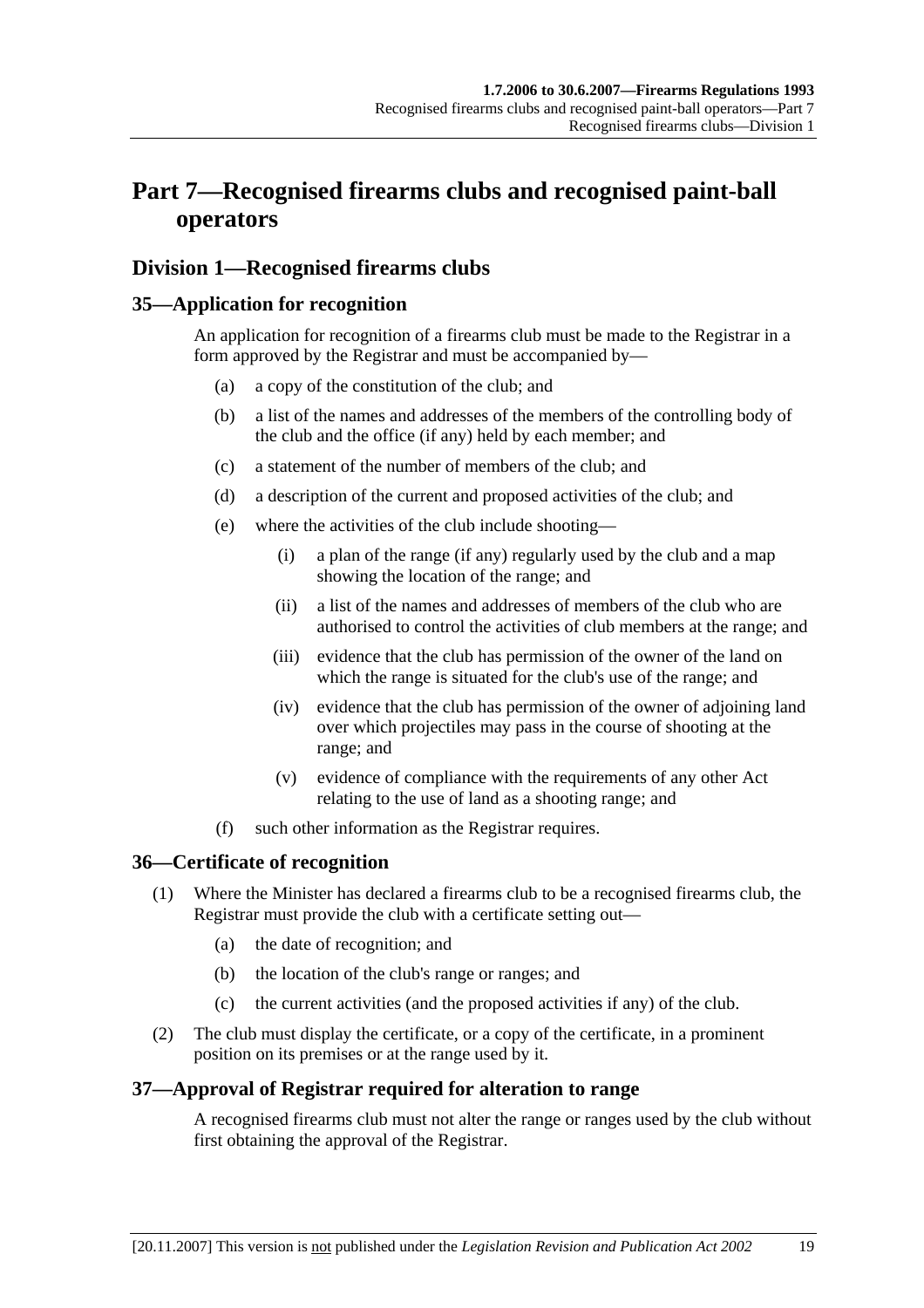#### **38—Club to inform Registrar of change**

- (1) A recognised firearms club must within 28 days after—
	- (a) a variation to the constitution of the club comes into force; or
	- (b) the membership of the controlling body of the club changes; or
	- (c) a variation in or addition to the activities of the club has occurred,

provide the Registrar with—

- (d) the text of the variation to the constitution; or
- (e) the names and addresses of the members of the controlling body and the office (if any) held by each member; or
- (f) a description of the variation in or addition to the activities of the club.
- (2) A recognised firearms club must—
	- (a) from time to time, at the request of the Registrar, provide the Registrar with such information in relation to the affairs and activities of the club as the Registrar requires;
	- (b) permit the Registrar, or a person authorised by the Registrar, to inspect the club premises and the range at any reasonable time.

#### **38AA—Acceptance of new members**

A recognised firearms club must not grant an application for membership of the club unless—

- $(a)$  if the club is—
	- (i) a shooting club—the applicant has produced to the club the applicant's shooting club member's licence or a certificate of the Registrar, issued within the preceding 21 days, certifying that the Registrar is satisfied that the applicant is a fit and proper person to hold a shooting club member's licence; or
	- (ii) a collectors' club—the applicant has produced to the club the applicant's collector's licence or a certificate of the Registrar, issued within the preceding 21 days, certifying that the Registrar is satisfied that the applicant is a fit and proper person to hold a collector's licence; and
- (b) the applicant has produced to the club two references each of which appears to have been signed by a person within the preceding 21 days and to state that the person has known the applicant for at least the preceding two years and that the applicant is a person of good character and a suitable person to be a member of a firearms club; and
- (c) an office holder of the club has, by personal contact with the person named in each reference as the referee, confirmed the signing of the reference by the person on the date stated in the reference and the contents of the reference.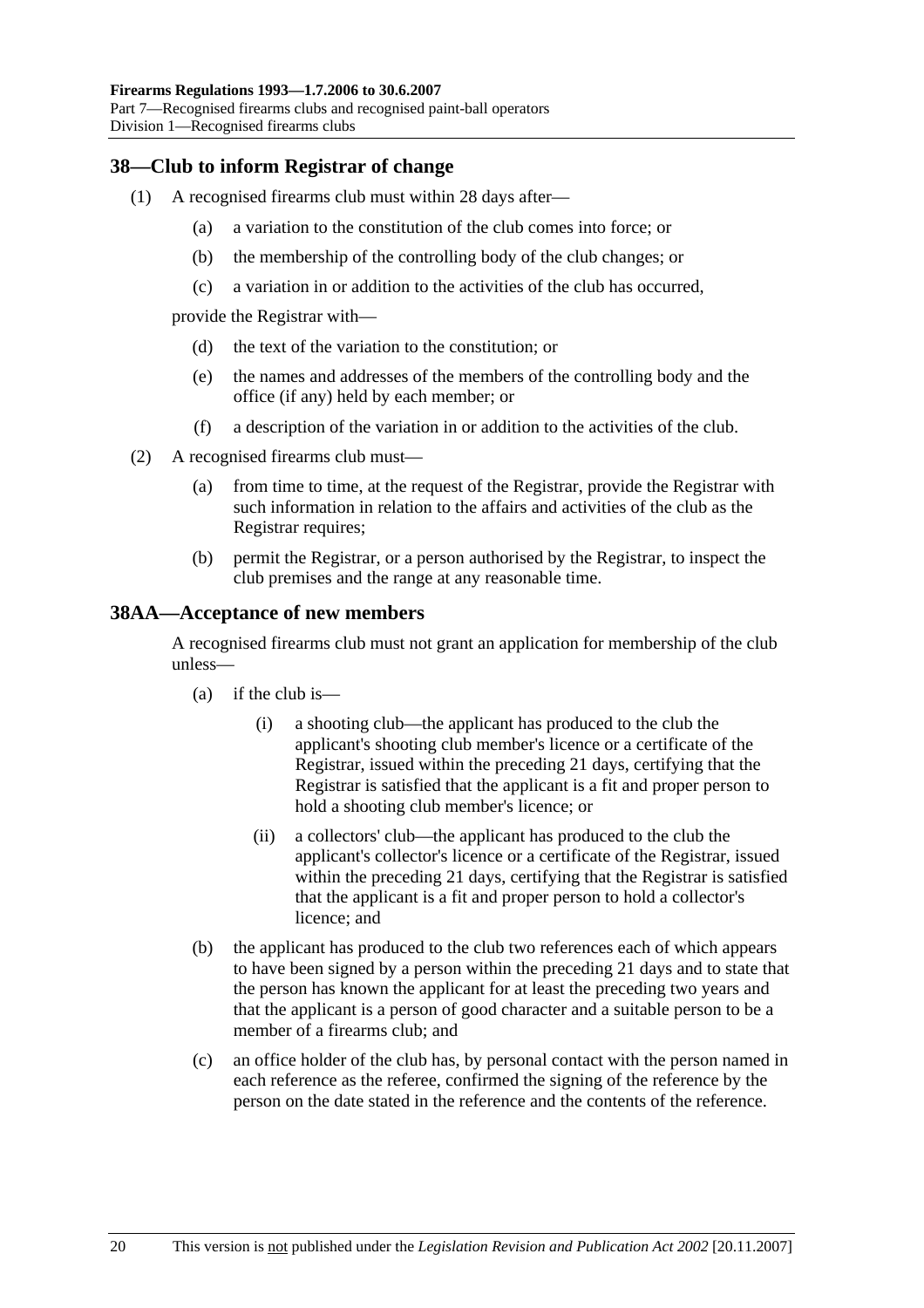#### **38A—Records to be kept by clubs**

- (1) A recognised firearms club must make records, as required by the Registrar by notice in writing, of—
	- (aa) in respect of each person granted membership of the club, the actions taken in compliance with regulation 38AA; and
	- (a) participation by members of the club in activities of the club that involve the shooting of firearms; and
	- (b) attendance by members of the club at meetings of the club including those of the kind referred to in paragraph (a) (if any).
- (2) Records referred to in subregulation (1) must be kept by the club for at least three years and must be produced for inspection when requested by the Registrar.

#### **39—Change in membership**

Within 28 days after a person ceases to be a member of a recognised firearms club, the club must give the Registrar written notice of the member's name and last known address and the date on which the membership terminated and in the case of expulsion, the reason or reasons for the expulsion.

# **Division 2—Recognised paint-ball operators and recognised commercial range operators**

#### **40—Application for recognition**

- (1) An application for recognition of a paint-ball operator and approval of the operator's grounds must be made to the Registrar in a form approved by the Registrar and must be accompanied by—
	- (a) a description of the proposed activities of the operator; and
	- (b) a plan of the grounds proposed to be used by the operator and a map showing the location of the grounds; and
	- (c) a list of the names and addresses of the persons who are authorised to control the activities of persons on those grounds; and
	- (d) evidence that the operator has permission of the owner of the land on which the grounds are situated for the operator's use of the grounds; and
	- (e) evidence of compliance with the requirements of any other Act relating to use of land as grounds of a paint-ball operator; and
	- (f) such other information as the Registrar requires.
- (2) An application by a company must be accompanied by—
	- (a) a copy of the memorandum and articles of association of the applicant;
	- (b) a list of the names and addresses of the directors and shareholders of the applicant.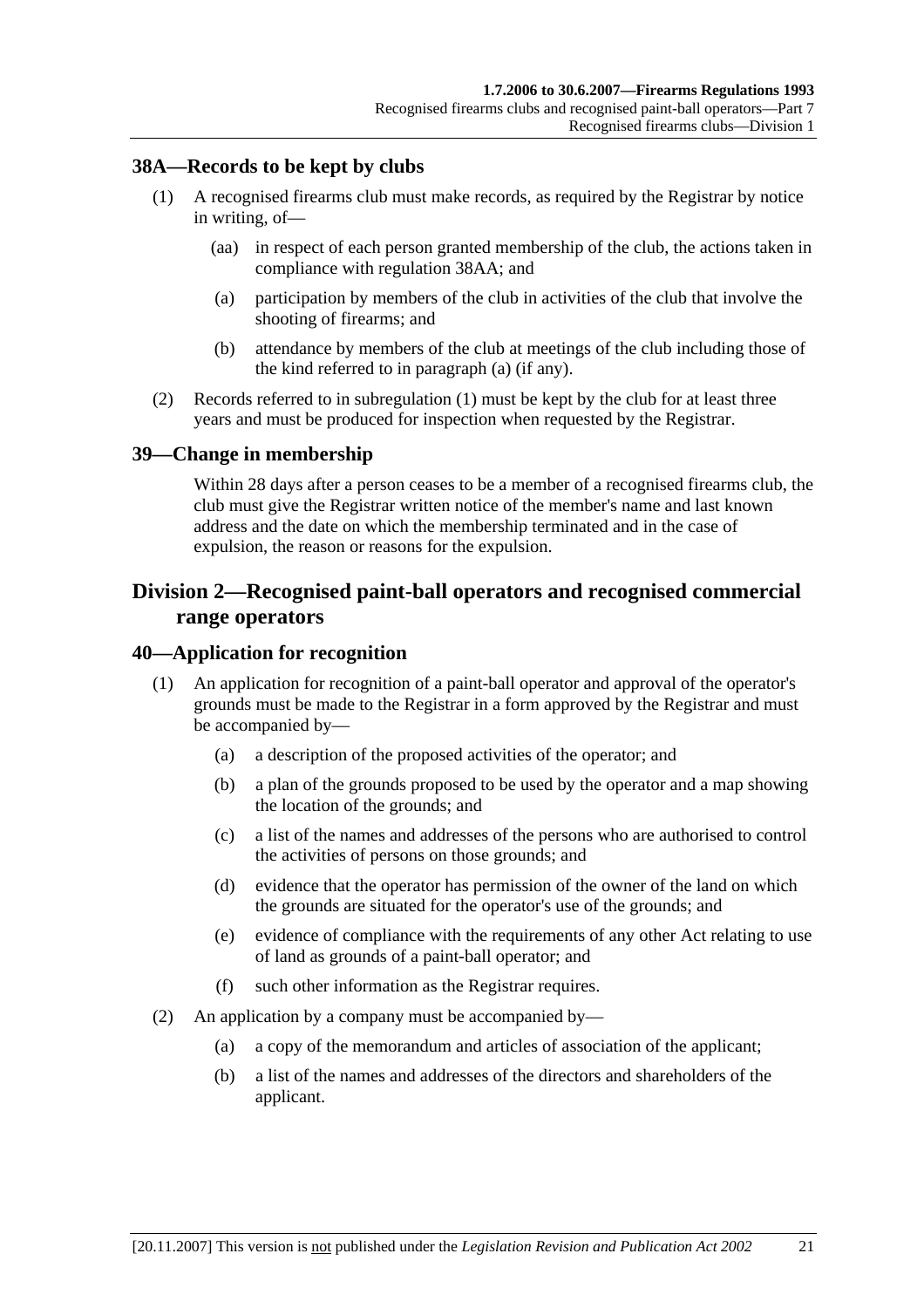### **40A—Application for recognition of commercial range operator**

- (1) An application for recognition of a commercial range operator and approval of the operator's range must be made to the Registrar in a form approved by the Registrar and must be accompanied by—
	- (a) a description of the proposed activities of the operator; and
	- (b) a plan of the range proposed to be used by the operator and a map showing the location of the range; and
	- (c) a list of the names and addresses of the persons who are authorised to control the activities of persons on the range; and
	- (d) evidence that the operator has permission of the owner of the land on which the range is situated for the operator's use of the range; and
	- (e) evidence of compliance with the requirements of any other Act relating to use of land as a shooting range; and
	- (f) such other information as the Registrar requires.
- (2) An application by a company must be accompanied by—
	- (a) a copy of the memorandum and articles of association of the applicant; and
	- (b) a list of the names and addresses of the directors and shareholders of the applicant.

#### **41—Certificate of recognition**

- (1) Where the Minister has declared a person to be a recognised paint-ball operator or recognised commercial range operator, the Registrar must provide the operator with a certificate setting out—
	- (a) the date of recognition; and
	- (b) the location of the operator's grounds or range; and
	- (c) the proposed activities of the operator.
- (2) The operator must display the certificate, or a copy of the certificate, in a prominent position at the grounds or range used by the operator.

#### **42—Alteration of grounds or range**

A recognised paint-ball operator or a recognised commercial range operator must not alter the grounds or range used by the operator without first obtaining the approval of the Registrar.

#### **43—Operator to inform Registrar of change**

 (1) A recognised paint-ball operator or recognised commercial range operator must within 28 days after a variation in or addition to the activities of the operator has occurred provide the Registrar with a description of the variation in or addition to the activities of the operator.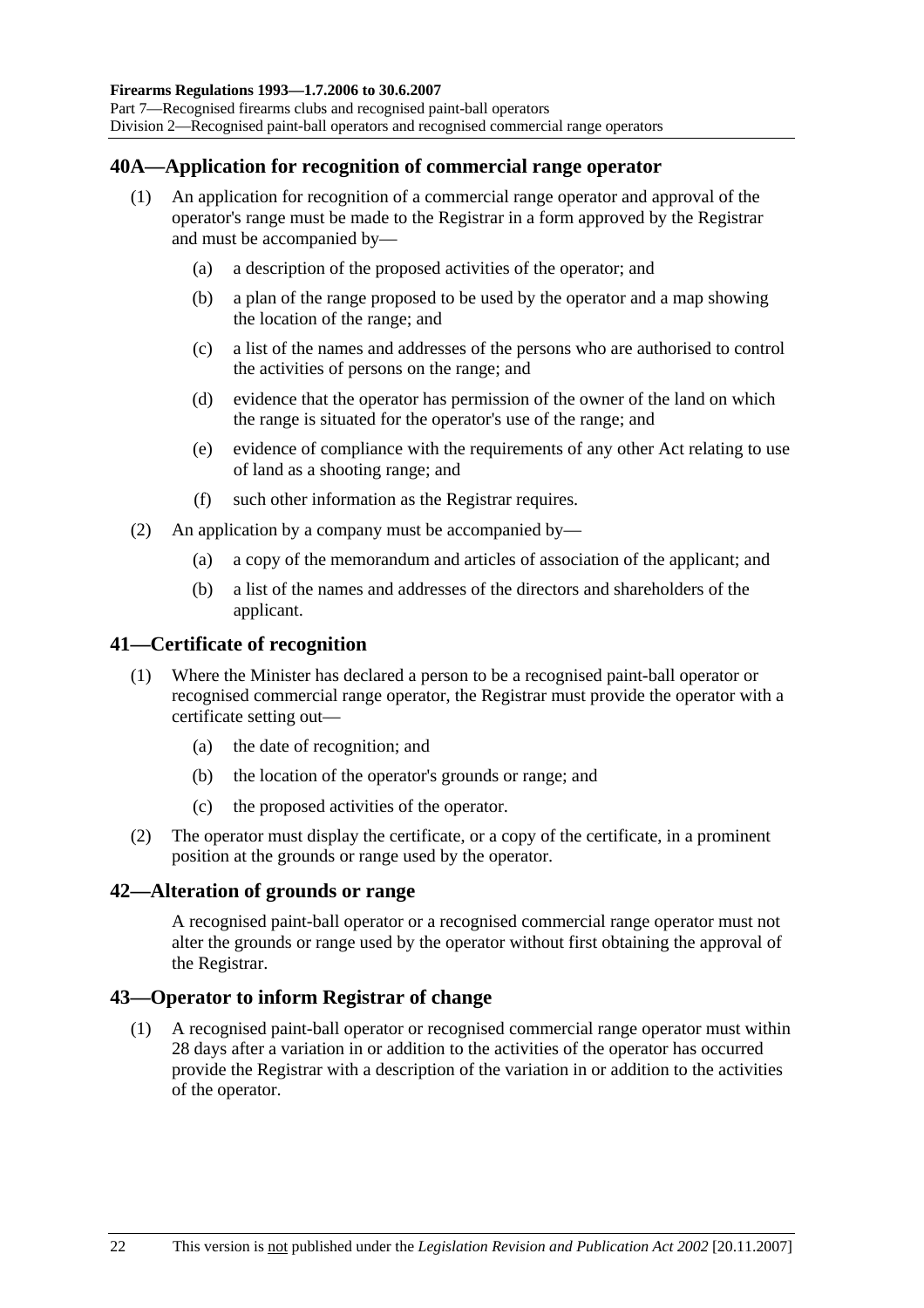- (2) A recognised paint-ball operator or recognised commercial range operator that is a company must within 28 days after—
	- (a) a variation to the memorandum or articles of association of the operator comes into force;
	- (b) a change in the directors or shareholders of the operator has occurred,

provide the Registrar with—

- (c) the text of the variation to the memorandum or articles of association; or
- (d) the names of the persons who have ceased to be directors or shareholders of the operator and the names and addresses of persons who have become directors or shareholders of the operator.
- (3) A recognised paint-ball operator or recognised commercial range operator must—
	- (a) from time to time, at the request of the Registrar, provide the Registrar with such information in relation to the affairs and activities of the operator as the Registrar requires;
	- (b) permit the Registrar, or a person authorised by the Registrar, to inspect the operator's premises and grounds or range at any reasonable time.

# **Part 8—Miscellaneous**

#### **44—Prescribed person—section 20A**

The following classes of persons are prescribed for the purposes of the definition of *prescribed person* in section 20A of the Act:

- (a) persons registered as nurses under the *Nurses Act 1985*;
- (b) registered psychologists under the *Psychological Practices Act 1973*;
- (c) professional counsellors;
- (d) social workers.

#### **44A—Exclusion from s. 35A of the Act**

- (1) A person who carries on the business of carrying goods may carry a firearm and ammunition, or cause a firearm and ammunition to be carried, by the same vehicle, vessel or aircraft if—
	- (a) the owner of the firearm and the owner of the ammunition are being carried by the same vehicle, vessel or aircraft and no ammunition is carried in the chamber, breech or a magazine of the firearm; or
	- (b) the firearm and ammunition are carried in the same vehicle, vessel or aircraft with the approval of the Registrar.
- (2) For the purposes of section 35A(2) of the Act, a class C, D or H firearm must not be transported if there is a round of ammunition in the chamber, breech or a magazine of the firearm.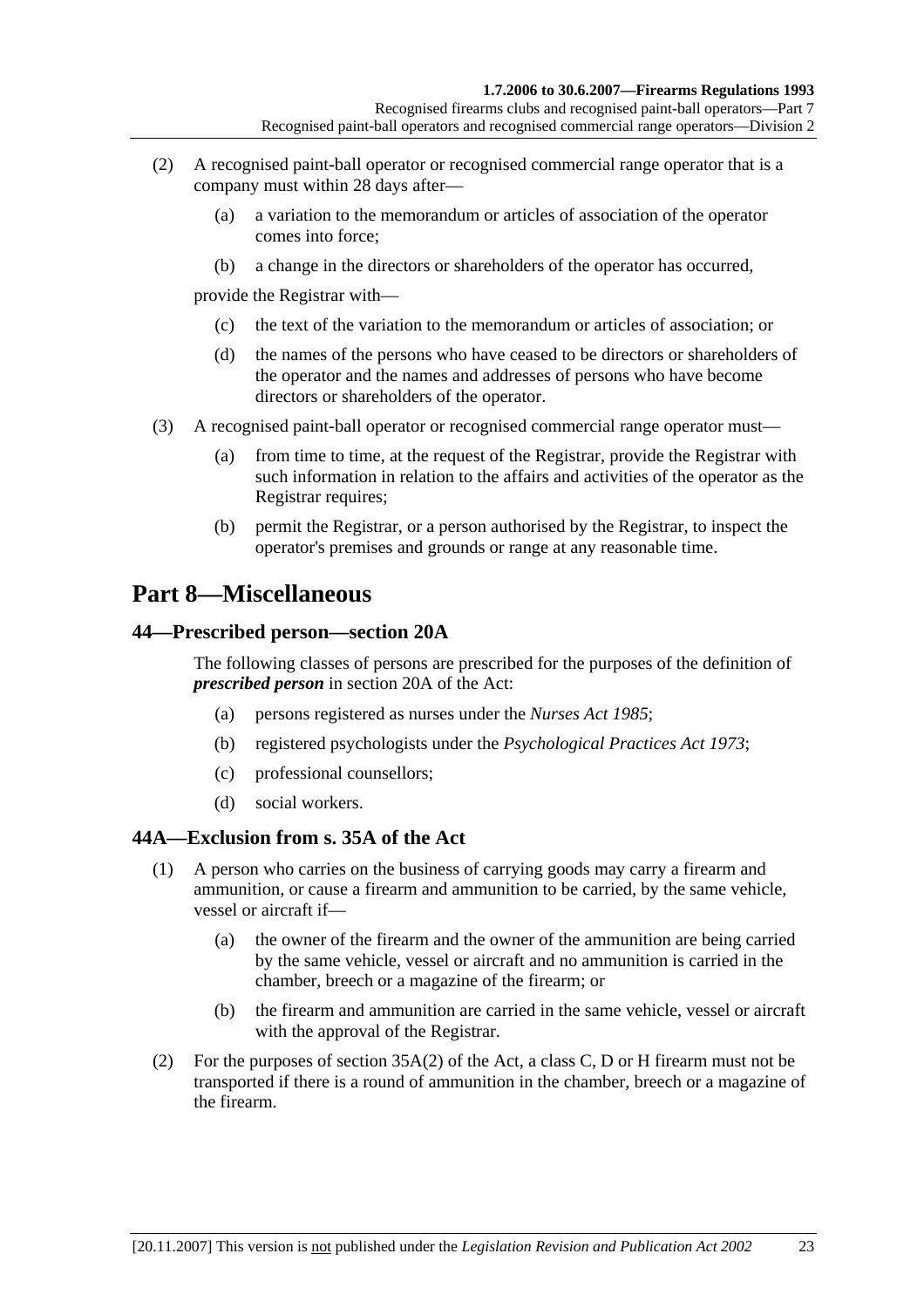### **45—Records**

- (1) Records that a person is required to compile and keep under the Act, these regulations or the conditions of a licence must be produced on demand to the Registrar or a police officer.
- (2) All alterations made to records compiled and kept under the Act, these regulations or the conditions of a licence must be made so that the entry that is altered remains clearly legible.

## **46—Waiver of firearms licence fee**

The Registrar may waive payment of the fee for, or for the renewal of, a firearms licence that is endorsed for use in guarding property in the course of employment by a person who carries on the business of guarding property if—

- (a) the licence is not endorsed for any other purpose; and
- (b) the employee who has possession of a firearm pursuant to the licence will only have possession of the firearm when on the employer's premises and when carrying out the duties of his or her employment.

#### **47—Form of applications and licences etc**

- (1) An application to the Registrar under the Act or these regulations must, unless otherwise provided, be in a form approved by the Registrar.
- (2) A licence, permit or registration certificate granted or issued by the Registrar must, unless otherwise provided, be in a form approved by the Registrar.

#### **48—Alteration, destruction etc of firearm**

- (1) A notice to the Registrar under section 25 of the Act must be in a form approved by the Registrar.
- (3) A person (other than a dealer) who advertises a firearm for sale must include in the advertisement the identification number or combination of numbers and letters stamped or engraved on the firearm.

#### **49—International visitor firearms permits**

- (1) The Registrar may, on the application of a visiting shooter, issue an international visitor firearms permit to the shooter.
- (2) The application—
	- (a) must be in a form approved by the Registrar; and
	- (b) must include, or be accompanied by, such information as the Registrar requires.
- (3) The applicant must—
	- (a) provide such further information as the Registrar requires in order to determine the application; and
	- (b) provide all information in connection with the application in the form required by the Registrar; and
	- (c) provide such proof of the information supplied as the Registrar requires.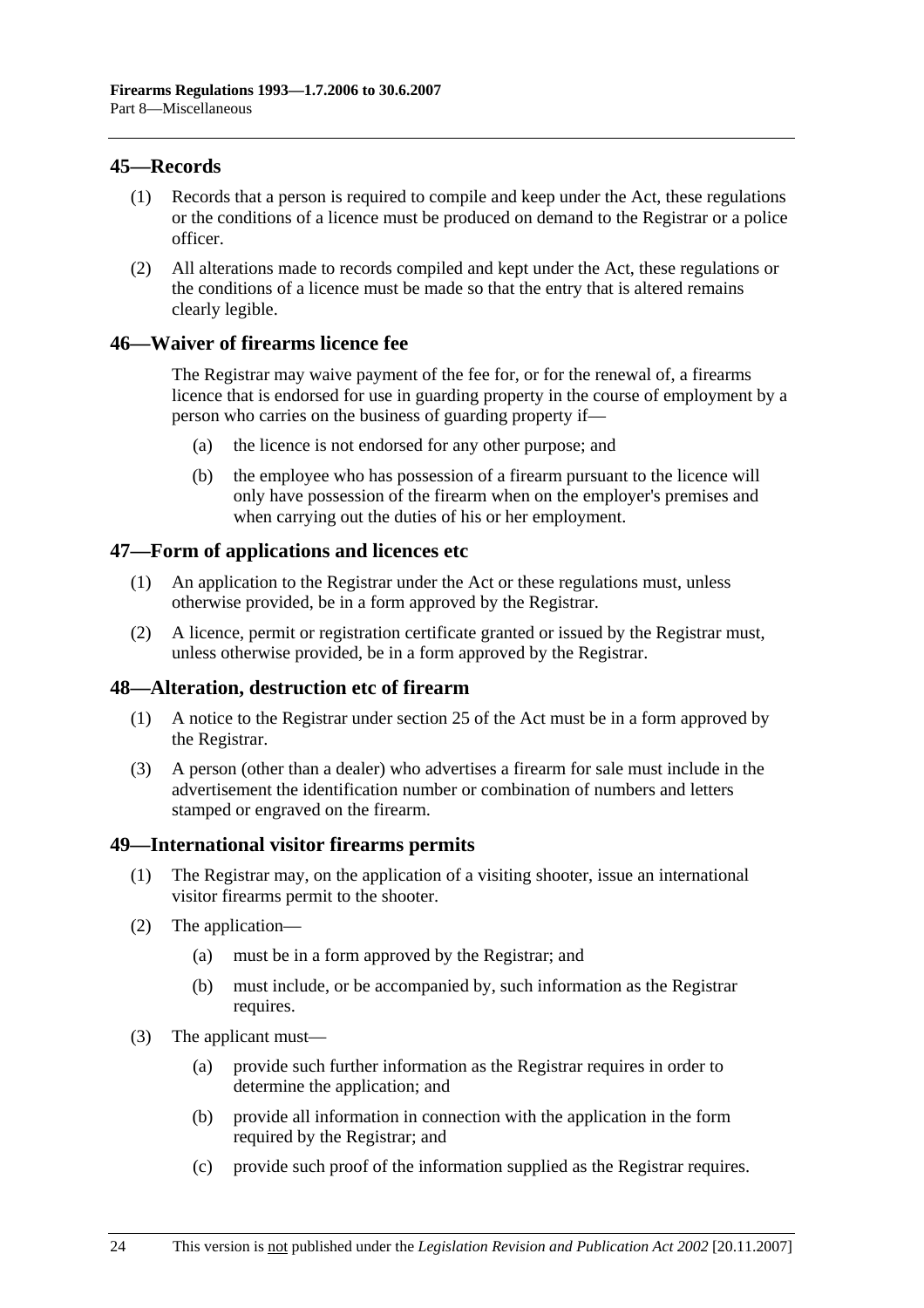- (4) A permit—
	- (a) may be issued for such term and subject to such conditions as the Registrar thinks fit; and
	- (b) may be varied or revoked by the Registrar at any time.
- (5) A permit issued under this regulation—
	- (a) must identify the firearm or firearms to which it applies;
	- (b) must not be issued in relation to a class D firearm or a prescribed firearm.
- (6) A visiting shooter may possess and use a firearm in South Australia for the purpose of, or for a purpose related to, competitive shooting in accordance with an international visitor firearms permit issued to the shooter under this regulation or in accordance with a permit issued to the shooter under a law of another State or a Territory of the Commonwealth corresponding with this regulation.
- (7) A visiting shooter referred to in subregulation (6) is exempt from each of the provisions of the Act and these regulations that he or she would otherwise be required to comply with in relation to activities authorised by the permit.
- (8) In this regulation—

*visiting shooter* means a person who is visiting, or who intends visiting, Australia to participate in competitive shooting.

#### **50—Exemption of persons from outside the State**

- (1) Subject to this regulation, an unlicensed person whose usual place of residence is out of South Australia may possess and use a firearm in South Australia for a purpose permitted by these regulations if the person is authorised to do so under the law of his or her usual place of residence.
- (1a) Subregulation (1) does not entitle a person whose usual place of residence is outside Australia to possess or use a class C, D or H firearm for hunting.
- (1b) A person who is entitled to apply for a permit under regulation 49 is not entitled under this regulation to possess or use a firearm in South Australia for the purpose of, or for a purpose related to, competitive shooting.
- (2) Subject to compliance with subregulation (5), a person who moves his or her usual place of residence to South Australia may, for a period of three months after moving—
	- (a) possess and use class A and B firearms;
	- (b) possess class C, D or H firearms,

in South Australia for a purpose permitted by these regulations if the person was authorised to do so under the law of his or her former place of residence.

- (3) A person who has possession of a firearm under subregulation (1) is not required to register the firearm.
- (4) A person referred to in subregulation (1) or (2) who has been issued with a licence under the law of his or her usual or former place of residence must carry the licence and produce it to a police officer on request.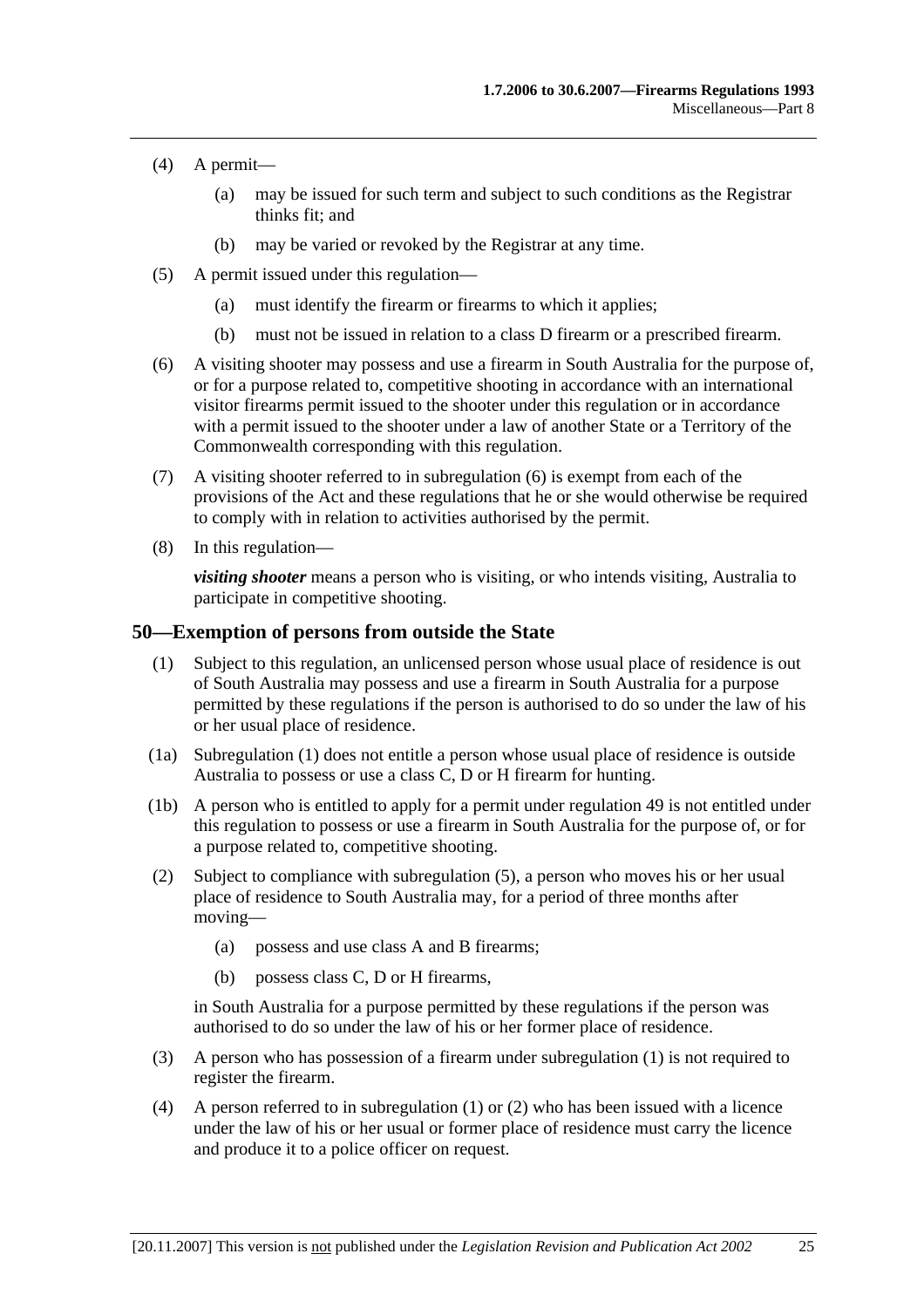- (5) A person who has moved his or her usual place of residence to South Australia must, within seven days after moving apply under the Act and these regulations for registration of, and for a licence to possess and use, the firearms in his or her possession.
- (6) The exemption provided by this regulation does not apply—
	- (a) in relation to a prescribed firearm; or
	- (b) in favour of a person who fails to comply with subregulation (4) or (5).

#### **50A—Exemption of juniors from certain provisions**

- (1) A person who—
	- (a) has reached the age of 12 years but has not reached the age of 18 years; and
	- (b) is a member of a recognised firearms club; and
	- (c) needs to hold a firearms licence in order to participate in a competition or competitions held in another State or Territory of the Commonwealth or held in another country,

is, subject to the conditions set out in subregulation (2), exempt from section 12(3) and (8) of the Act.

- (2) The conditions are as follows:
	- (a) the only purpose that may be endorsed on a licence granted to an exempt person referred to in subregulation (1) is use of a firearm as a member of a recognised firearms club; and
	- (b) the term of a licence granted to an exempt person referred to in subregulation (1) is one year; and
	- (c) a licence granted to an exempt person referred to in subregulation (1) cannot be renewed; and
	- (d) an exempt person referred to in subregulation (1) who is the holder of a licence must not apply for a permit authorising the acquisition of a firearm.

#### **51—Exemption of Frank Adlam Collection**

The miniature firearms that comprised the Frank Adlam Collection at the commencement of these regulations are exempted from the provisions of the Act.

#### **52—Fees**

The fees payable under the Act and these regulations are set out in Schedule 1.

#### **53—Offence**

A person who contravenes, or fails to comply with a provision of these regulations is guilty of an offence.

Maximum penalty: \$2 500.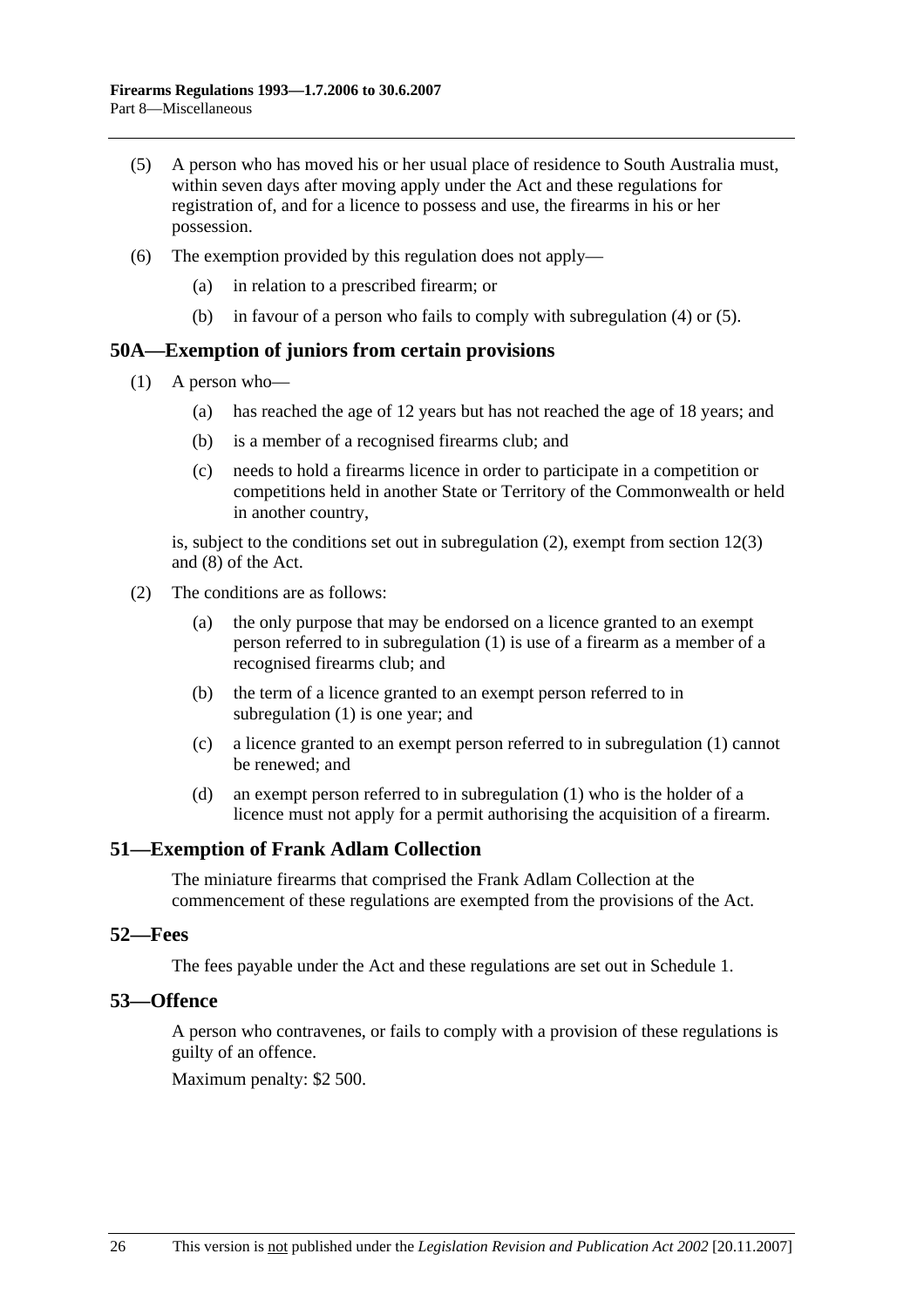# **Schedule 1—Fees**

| 1              | Application for grant or renewal of firearms licence                                                                                                                              |        |  |  |
|----------------|-----------------------------------------------------------------------------------------------------------------------------------------------------------------------------------|--------|--|--|
|                | Term of the licence is 1 year                                                                                                                                                     | \$57   |  |  |
|                | Term of the licence is 3 years                                                                                                                                                    | \$145  |  |  |
|                | Term of the licence is 5 years                                                                                                                                                    | \$230  |  |  |
|                | If the licence authorises the possession and use of a prescribed firearm                                                                                                          | \$43   |  |  |
| 2              | Application for grant or renewal of dealer's licence authorising dealing in firearms or<br>firearms and ammunition                                                                |        |  |  |
|                | Term of the licence is 1 year                                                                                                                                                     | \$307  |  |  |
|                | Term of the licence is 3 years                                                                                                                                                    | \$892  |  |  |
|                | Term of the licence is 5 years                                                                                                                                                    | \$1479 |  |  |
| 3              | Application for grant or renewal of dealer's licence that only authorises dealing in<br>ammunition                                                                                |        |  |  |
|                | Term of the licence is 1 year                                                                                                                                                     | \$88   |  |  |
|                | Term of the licence is 3 years                                                                                                                                                    | \$238  |  |  |
|                | Term of the licence is 5 years                                                                                                                                                    | \$389  |  |  |
| $\overline{4}$ | Application for variation of licence                                                                                                                                              | \$34   |  |  |
| 5              | Application for registration of firearm in the name of the owner of the firearm or for<br>issue of duplicate certificate of registration                                          | \$22   |  |  |
| 6              | Application for a licence to replace licence lost, stolen or destroyed                                                                                                            | \$34   |  |  |
| 7              | Application for a permit to acquire ammunition                                                                                                                                    | \$22   |  |  |
| 8              | Fee to witness the transfer of a firearm under Part 3 Division 2A of the Act                                                                                                      | \$14   |  |  |
|                | Note—If a firearm is registered in the name of the owner immediately after the<br>transfer of the firearm is witnessed by a police officer, the witnessing fee is not<br>payable. |        |  |  |
| 9              | Administrative fee on late renewal of a licence                                                                                                                                   | \$24   |  |  |

# **Schedule 2—Transitional provisions**

- 1 The conditions prescribed by paragraphs (a), (b) and (c) of subregulation (8) of regulation 19 do not come into force in respect of a licence in force immediately before the commencement of the Firearms (Miscellaneous) Amendment Act 1996 until the expiration of three months after the commencement of that subregulation.
- 2 (1) Subclauses (2), (3) and (4) only apply in relation to a person referred to in clause  $4(1)$ of the Schedule of the Act.
	- (2) A class C or D firearm owned by a person to whom this subclause applies as part of a collection immediately before the commencement of the Firearms (Miscellaneous) Amendment Act 1996 may be used by the owner for the purposes of display until and including the application date if the owner complies with the conditions prescribed by regulation 19(8).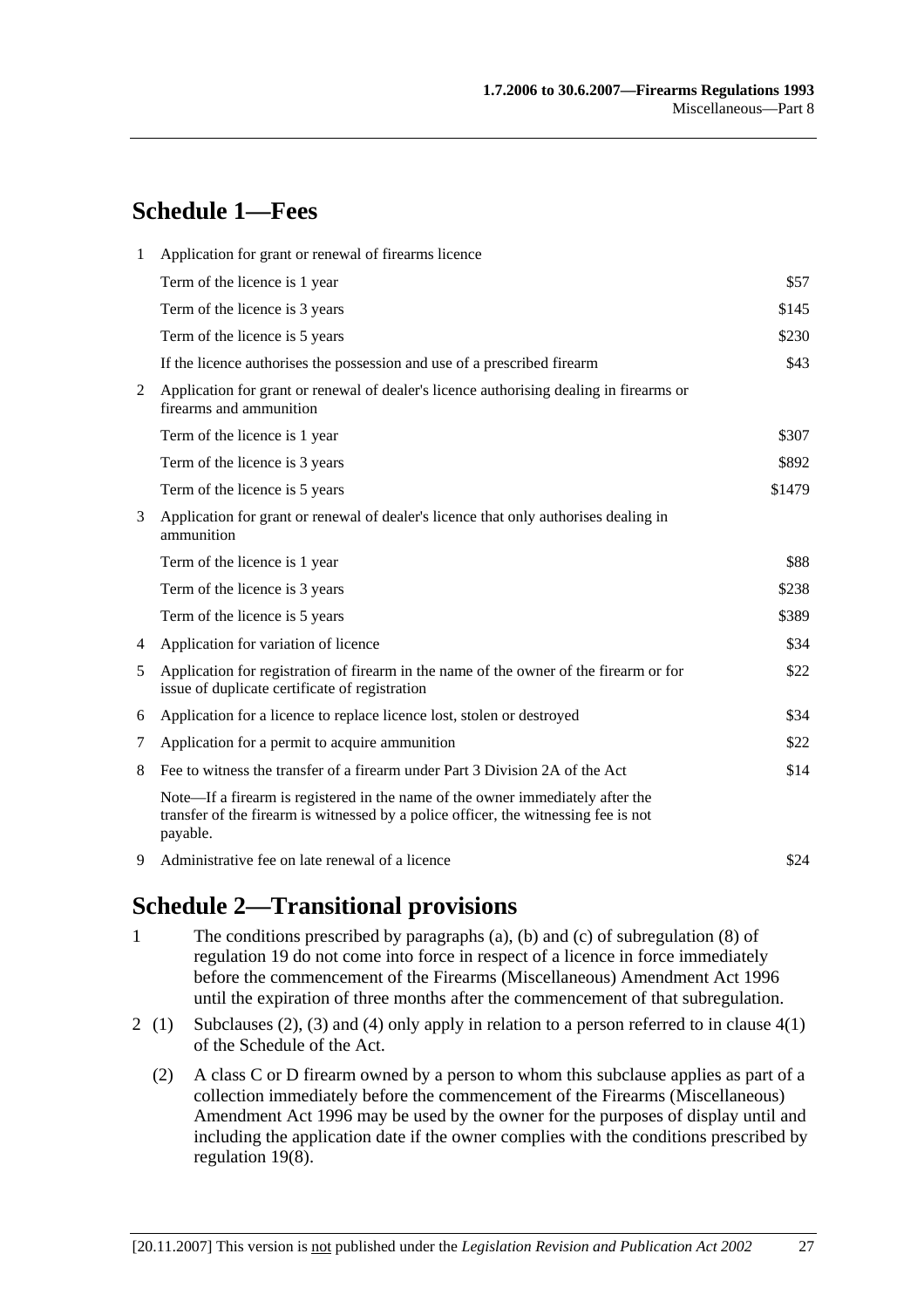- (3) A class C firearm owned immediately before the commencement of the Firearms (Miscellaneous) Amendment Act 1996 by a person to whom this subclause applies being a person who was immediately before the commencement of that Act a member of a recognised firearms club affiliated with The South Australian Clay Target Association Incorporated or the Australian Clay Target Association Incorporated may be used by the owner until and including the application date for the purpose of an activity of the club conducted in accordance with the rules of the Australian Clay Target Association Incorporated.
- (4) If the Royal Zoological Society of South Australia Incorporated is a person referred to in clause 4(1) of the Schedule of the Act, a class C firearm owned by the Society immediately before the commencement of the Firearms (Miscellaneous) Amendment Act 1996 for the operation of its zoos may be used by the Society for that purpose until and including the application date.
- 3 A person who was the owner of an unregistered firearm that was an obsolete firearm immediately before the commencement of the Firearms (Miscellaneous) Amendment Act 1996—
	- (a) is not guilty of an offence against section 23 of the Act if the firearm is registered on or before 31 December 1996 or is lawfully transferred to another person or is surrendered to the Registrar on or before that date;
	- (b) may register the firearm on or before that date without payment of the registration fee.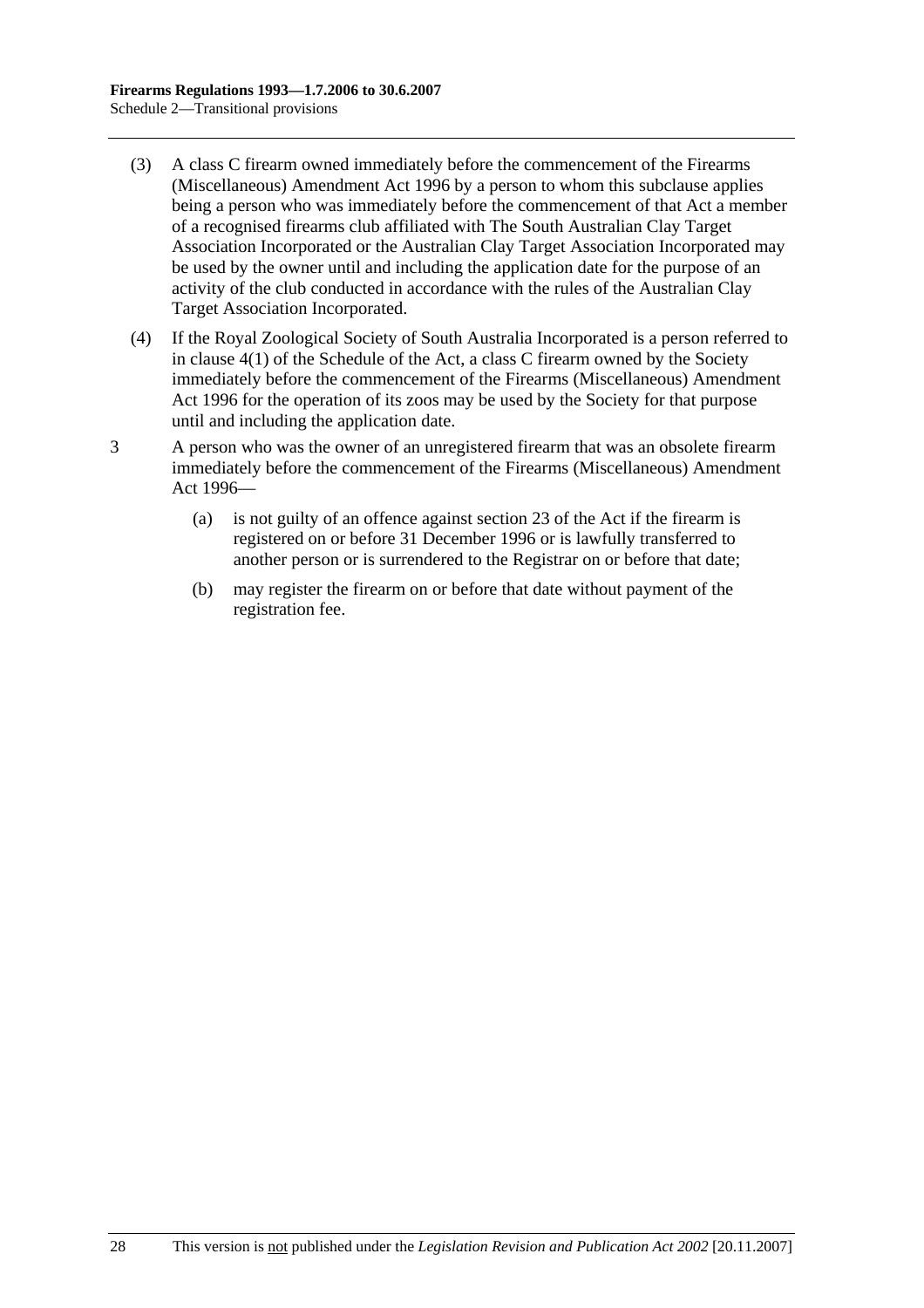# **Legislative history**

#### **Notes**

- Variations of this version that are uncommenced are not incorporated into the text.
- Please note—References in the legislation to other legislation or instruments or to titles of bodies or offices are not automatically updated as part of the program for the revision and publication of legislation and therefore may be obsolete.
- Earlier versions of these regulations (historical versions) are listed at the end of the legislative history.
- For further information relating to the Act and subordinate legislation made under the Act see the Index of South Australian Statutes or www.legislation.sa.gov.au.

# **Legislation revoked by principal regulations**

The *Firearms Regulations 1993* revoked the following:

*Firearms Regulations 1980*

# **Principal regulations and variations**

New entries appear in bold.

| Year | N <sub>0</sub> | Reference               | Commencement      |
|------|----------------|-------------------------|-------------------|
| 1993 | 68             | Gazette 29.4.1993 p1482 | 1.9.1993: r2      |
| 1995 | 102            | Gazette 10.5.1995 p2109 | $1.7.1995:$ r 2   |
| 1996 | 72             | Gazette 16.5.1996 p2522 | 16.5.1996: r2     |
| 1996 | 145            | Gazette 30.5.1996 p2821 | 1.7.1996: r 2     |
| 1996 | 208            | Gazette 5.9.1996 p1077  | 9.9.1996: r2      |
| 1998 | 22             | Gazette 26.2.1998 p1027 | 26.2.1998: r 2    |
| 1998 | 114            | Gazette 28.5.1998 p2436 | 1.7.1998: r 2     |
| 1999 | 67             | Gazette 27.5.1999 p2828 | 1.7.1999: r2      |
| 2000 | 54             | Gazette 25.5.2000 p2707 | $1.7.2000:$ r 2   |
| 2000 | 257            | Gazette 2.11.2000 p2926 | 2.11.2000: r 2    |
| 2001 | 92             | Gazette 31.5.2001 p2045 | $1.7.2001:$ r 2   |
| 2002 | 117            | Gazette 20.6.2002 p2660 | $1.7.2002:$ r 2   |
| 2003 | 18             | Gazette 20.2.2003 p735  | 20.2.2003: r 2    |
| 2003 | 61             | Gazette 29.5.2003 p2166 | $1.7.2003$ : r 2  |
| 2003 | 198            | Gazette 29.9.2003 p3662 | $1.10.2003$ : r 2 |
| 2004 | 36             | Gazette 27.5.2004 p1409 | 1.7.2004: r 2     |
| 2005 | 80             | Gazette 26.5.2005 p1466 | $1.7.2005:$ r 2   |
| 2006 | 152            | Gazette 15.6.2006 p1915 | 1.7.2006: r2      |
| 2007 | 75             | Gazette 7.6.2007 p2312  | 1.7.2007: r 2     |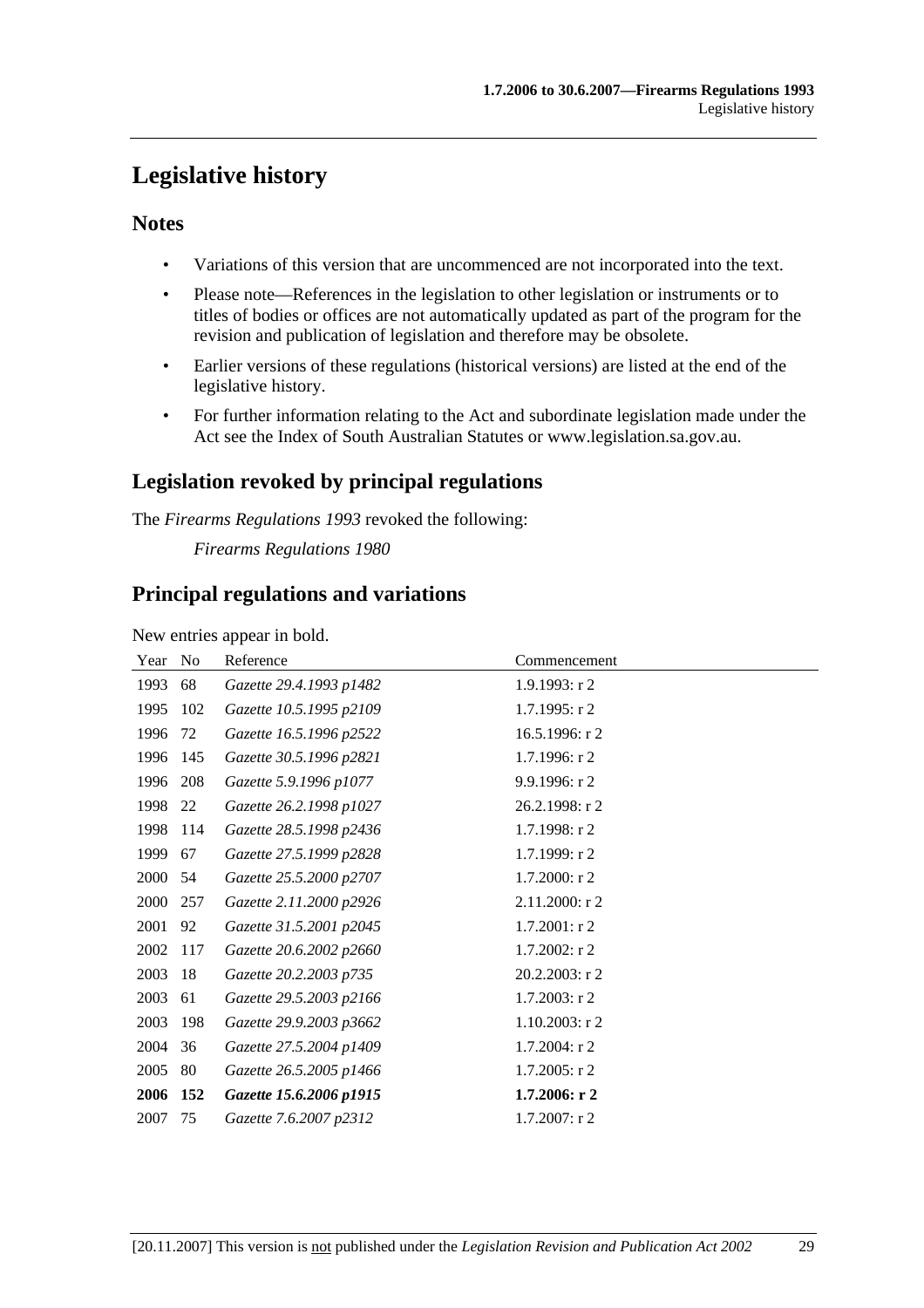# **Provisions varied**

New entries appear in bold.

Entries that relate to provisions that have been deleted appear in italics.

| Provision              | How varied                                                                | Commencement |  |
|------------------------|---------------------------------------------------------------------------|--------------|--|
| Pt1                    |                                                                           |              |  |
| $rr$ 2 and 3           | omitted under the Legislation Revision and<br><b>Publication Act 2002</b> | 1.7.2004     |  |
| r <sub>4</sub>         |                                                                           |              |  |
| r(4(1))                |                                                                           |              |  |
| active member          | inserted by 208/1996 r $3(a)$                                             | 5.9.1996     |  |
|                        | deleted by 198/2003 r 4                                                   | 1.10.2003    |  |
| antique firearm        | varied by 208/1996 r 3(b)                                                 | 5.9.1996     |  |
|                        | deleted by 198/2003 r 4                                                   | 1.10.2003    |  |
| home-made<br>firearm   | inserted by $208/1996$ r 3(c)                                             | 5.9.1996     |  |
| obsolete firearm       | deleted by $208/1996$ r $3(d)$                                            | 5.9.1996     |  |
| pump action<br>shotgun | inserted by $72/1996$ r 3                                                 | 16.5.1996    |  |
|                        | deleted by $208/1996$ r $3(e)$                                            | 5.9.1996     |  |
| Very pistol            | substituted by $208/1996$ r 3(f)                                          | 5.9.1996     |  |
| r <sub>5</sub>         | substituted by 208/1996 r 4                                               | 5.9.1996     |  |
| Pt 2                   |                                                                           |              |  |
| r 6                    | varied by 208/1996 r 5                                                    | 5.9.1996     |  |
| r <sub>7</sub>         | (g) deleted by 208/1996 r 6                                               | 5.9.1996     |  |
|                        | (a) deleted by $198/2003$ r $5(1)$                                        | 1.10.2003    |  |
|                        | varied by 198/2003 r 5(2)                                                 | 1.10.2003    |  |
| r8                     |                                                                           |              |  |
| r 8(1)                 | r 8 redesignated as $r 8(1)$ and varied by<br>208/1996 r 7                | 5.9.1996     |  |
|                        | varied by 198/2003 r 6                                                    | 1.10.2003    |  |
| r 8(2)                 | inserted by 208/1996 r 7(d)                                               | 5.9.1996     |  |
| r <sub>9</sub>         | substituted by 208/1996 r 8                                               | 5.9.1996     |  |
| r 10                   | substituted by $72/1996$ r 4                                              | 16.5.1996    |  |
|                        | deleted by 208/1996 r 9                                                   | 5.9.1996     |  |
| Pt 3 Div 1             |                                                                           |              |  |
| r 12                   |                                                                           |              |  |
| r12(2)                 | varied by 208/1996 r 10(a)-(c)                                            | 5.9.1996     |  |
|                        | varied by 198/2003 r 7(1)                                                 | 1.10.2003    |  |
| r 12(3), (4)           | substituted by $208/1996$ r $10(d)$                                       | 5.9.1996     |  |
| r 12(5)                | substituted by $208/1996$ r $10(d)$                                       | 5.9.1996     |  |
|                        | deleted by 198/2003 r 7(2)                                                | 1.10.2003    |  |
| r12(6)                 | substituted by 208/1996 r 10(d)                                           | 5.9.1996     |  |
| $r 12(7)$ and (8)      | deleted by $208/1996$ r $10(d)$                                           | 5.9.1996     |  |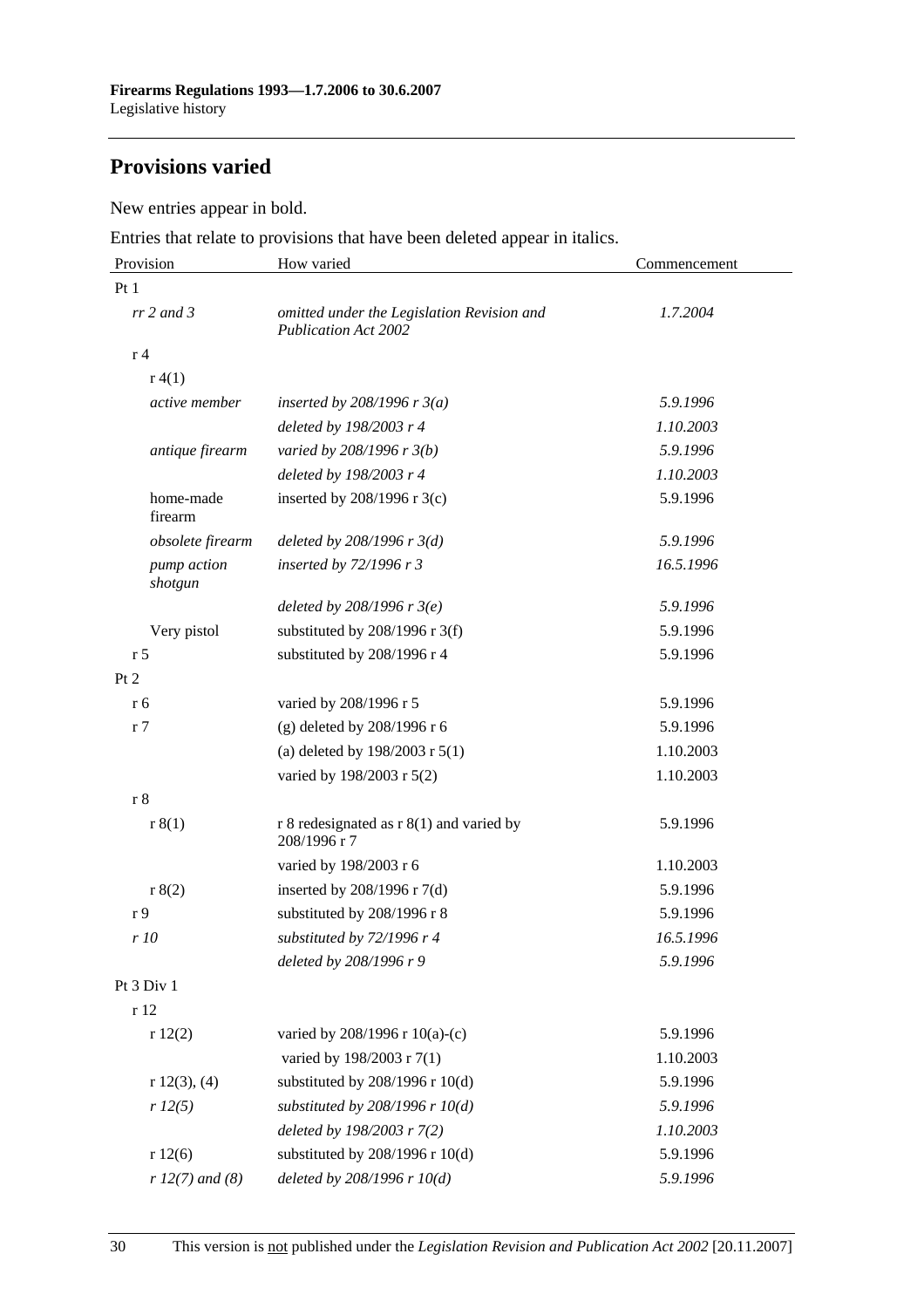| r 12A                 | inserted by 257/2000 r 3                                        | 2.11.2000 |
|-----------------------|-----------------------------------------------------------------|-----------|
| Pt 3 Div 2            | heading varied by 208/1996 r 11                                 | 5.9.1996  |
| r 13                  | varied by 208/1996 r 12                                         | 5.9.1996  |
| Pt 3 Div 3            |                                                                 |           |
| r 15A                 | inserted by 208/1996 r 13                                       | 5.9.1996  |
| r 15B                 | inserted by 208/1996 r 13                                       | 5.9.1996  |
| r 16                  |                                                                 |           |
| r16(1a)               | inserted by 208/1996 r 14                                       | 5.9.1996  |
| Pt 3 Div 4            |                                                                 |           |
| r17                   |                                                                 |           |
| 17(1)                 | varied by 198/2003 r 8                                          | 1.10.2003 |
| r17(2)                | varied by 208/1996 r 15                                         | 5.9.1996  |
| r 18                  |                                                                 |           |
| r 18(2)               | substituted by 198/2003 r 9                                     | 1.10.2003 |
| Pt 3 Div 5            |                                                                 |           |
| r 19                  | substituted by 208/1996 r 16                                    | 5.9.1996  |
| r 19(1)               | varied by 198/2003 r 10(1)                                      | 1.10.2003 |
|                       | varied by 80/2005 r 4                                           | 1.7.2005  |
| r 19(7)               | varied by 18/2003 r 4(1)                                        | 20.2.2003 |
|                       | varied by 198/2003 r 10(2)                                      | 1.10.2003 |
| r 19(7a)              | inserted by $18/2003$ r 4(2)                                    | 20.2.2003 |
| $r 19(7b)$ and $(7c)$ | inserted by 198/2003 r 10(3)                                    | 1.10.2003 |
| r 19(8)               | varied by 198/2003 r 10(4), (5)                                 | 1.10.2003 |
| r 19A                 | inserted by 208/1996 r 17                                       | 5.9.1996  |
| r 19A(1)              | varied by 198/2003 r 11                                         | 1.10.2003 |
|                       | varied by 80/2005 r 4                                           | 1.7.2005  |
| Pt 3 Div 6            |                                                                 |           |
| r 20                  |                                                                 |           |
| r 20(1)               | varied by 208/1996 r 18(a), (b)                                 | 5.9.1996  |
| r 20(2a)              | inserted by $208/1996$ r $18(c)$                                | 5.9.1996  |
| Pt 3 Div 7            |                                                                 |           |
| r 23                  | substituted by 208/1996 r 19                                    | 5.9.1996  |
| Pt 4                  | heading varied by 208/1996 r 20                                 | 5.9.1996  |
| r 24                  | substituted by 208/1996 r 21                                    | 5.9.1996  |
| r 24A                 | inserted by 257/2000 r 4                                        | 2.11.2000 |
| r 25                  |                                                                 |           |
| r 25(1)               | $r$ 25 redesignated as $r$ 25(1) and varied by<br>208/1996 r 22 | 5.9.1996  |
|                       | varied by 80/2005 r 4                                           | 1.7.2005  |
| r 25(2)               | inserted by 208/1996 r 22(c)                                    | 5.9.1996  |
| r 26                  | substituted by 208/1996 r 23                                    | 5.9.1996  |
|                       | (a)(iii) deleted by $198/2003$ r 13                             | 1.10.2003 |
| r 26A                 | inserted by 198/2003 r 12                                       | 1.10.2003 |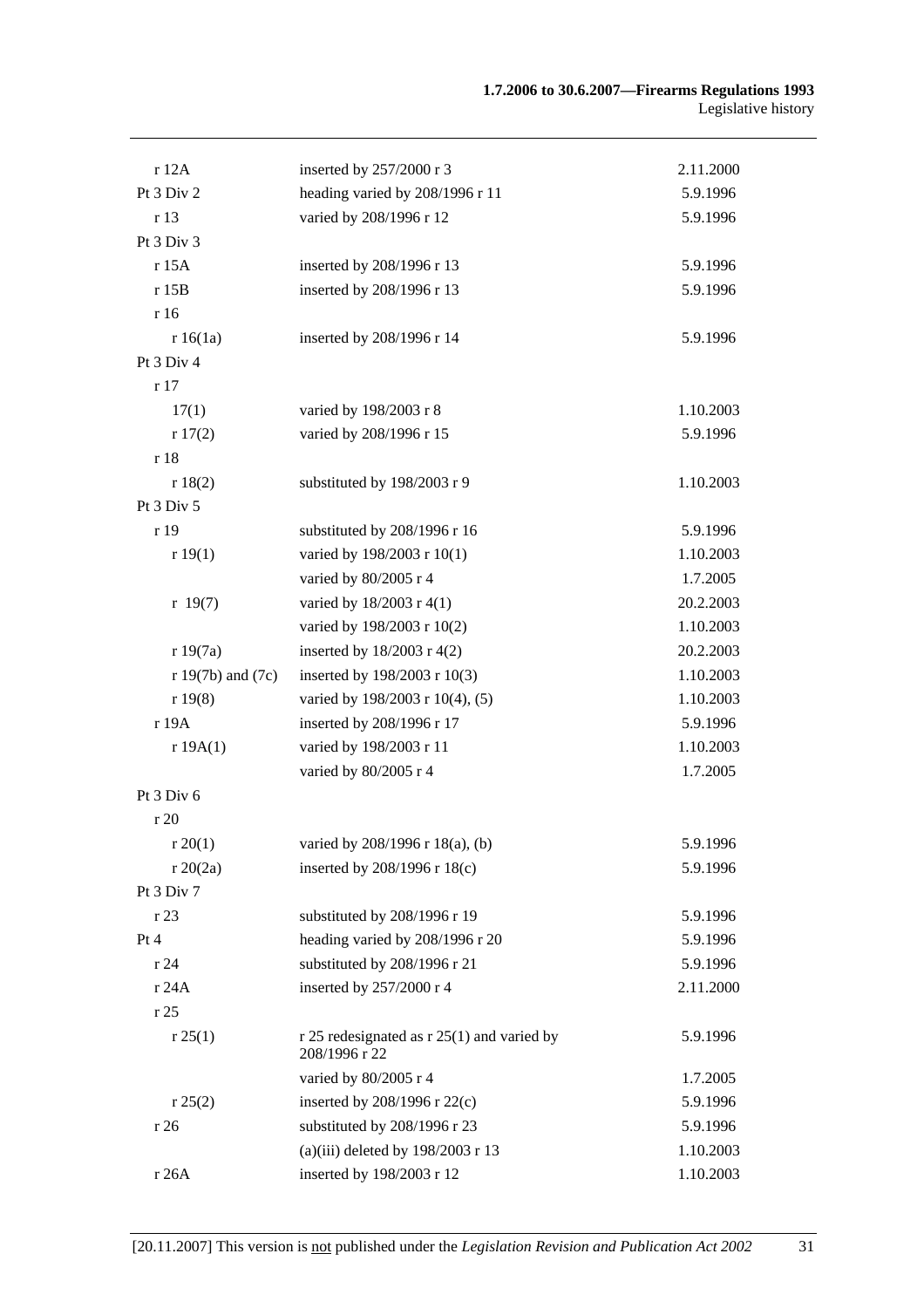#### **Firearms Regulations 1993—1.7.2006 to 30.6.2007**  Legislative history

| r 26B             | inserted by 198/2003 r 12           | 1.10.2003 |
|-------------------|-------------------------------------|-----------|
| $Pt\,5$           |                                     |           |
| r 28A             | inserted by 208/1996 r 24           | 5.9.1996  |
| Pt 6              |                                     |           |
| r 29              | substituted by 208/1996 r 25        | 5.9.1996  |
| r 29(1)           | varied by 198/2003 r 14(1), (2)     | 1.10.2003 |
| r 29(2)           | varied by 198/2003 r 14(3), (4)     | 1.10.2003 |
| r 30              | varied by 208/1996 r 26             | 5.9.1996  |
| r 31              | substituted by 208/1996 r 27        | 5.9.1996  |
| $r \, 31(1)$      | varied by 198/2003 r 15(1), (2)     | 1.10.2003 |
| r 32              | substituted by 208/1996 r 28        | 5.6.1996  |
| Pt 7 Div 1        |                                     |           |
| r 38AA            | inserted by 198/2003 r 16           | 1.10.2003 |
| r 38A             | inserted by 208/1996 r 29           | 5.9.1996  |
| r 38A(1)          | varied by 198/2003 r 17(1), (2)     | 1.10.2003 |
| Pt $7$ Div $2$    | heading varied by 208/1996 r 30     | 5.9.1996  |
| r 40A             | inserted by 208/1996 r 31           | 5.9.1996  |
| r 41              |                                     |           |
| r 41(1)           | varied by 208/1996 r 32             | 5.9.1996  |
| $r\,41(2)$        | varied by 208/1996 r 32(b)          | 5.9.1996  |
| r 42              | substituted by 208/1996 r 33        | 5.9.1996  |
| r 43              |                                     |           |
| $r 43(1)$ and (2) | varied by 208/1996 r 34(a)          | 5.9.1996  |
| $r\,43(3)$        | varied by 208/1996 r 34(a), (b)     | 5.9.1996  |
| Pt 8              |                                     |           |
| r 44              | substituted by 208/1996 r 35        | 5.9.1996  |
|                   | varied by 198/2003 r 18             | 1.10.2003 |
| r 44A             | inserted by 208/1996 r 35           | 5.9.1996  |
| r 45              |                                     |           |
| r 45(1)           | varied by 80/2005 r 4               | 1.7.2005  |
| r 48              |                                     |           |
| r 48(2)           | deleted by 208/1996 r 36            | 5.9.1996  |
| r 49              | deleted by 208/1996 r 37            | 5.9.1996  |
| r 49              | inserted by 257/2000 r 5            | 2.11.2000 |
| r 50              |                                     |           |
| r 50(1)           | varied by 208/1996 r 38(a)          | 5.9.1996  |
|                   | varied by 257/2000 r 6(a)           | 2.11.2000 |
| r 50(1a)          | inserted by 208/1996 r 38(b)        | 5.9.1996  |
| r 50(1b)          | inserted by $257/2000$ r $6(b)$     | 2.11.2000 |
| r 50(2)           | substituted by $208/1996$ r $38(b)$ | 5.9.1996  |
| r 50(4)           | varied by 80/2005 r 4               | 1.7.2005  |
| r 50(5)           | varied by 208/1996 r 38(c)          | 5.9.1996  |
| r 50(6)           | varied by 208/1996 r 38(d)          | 5.9.1996  |